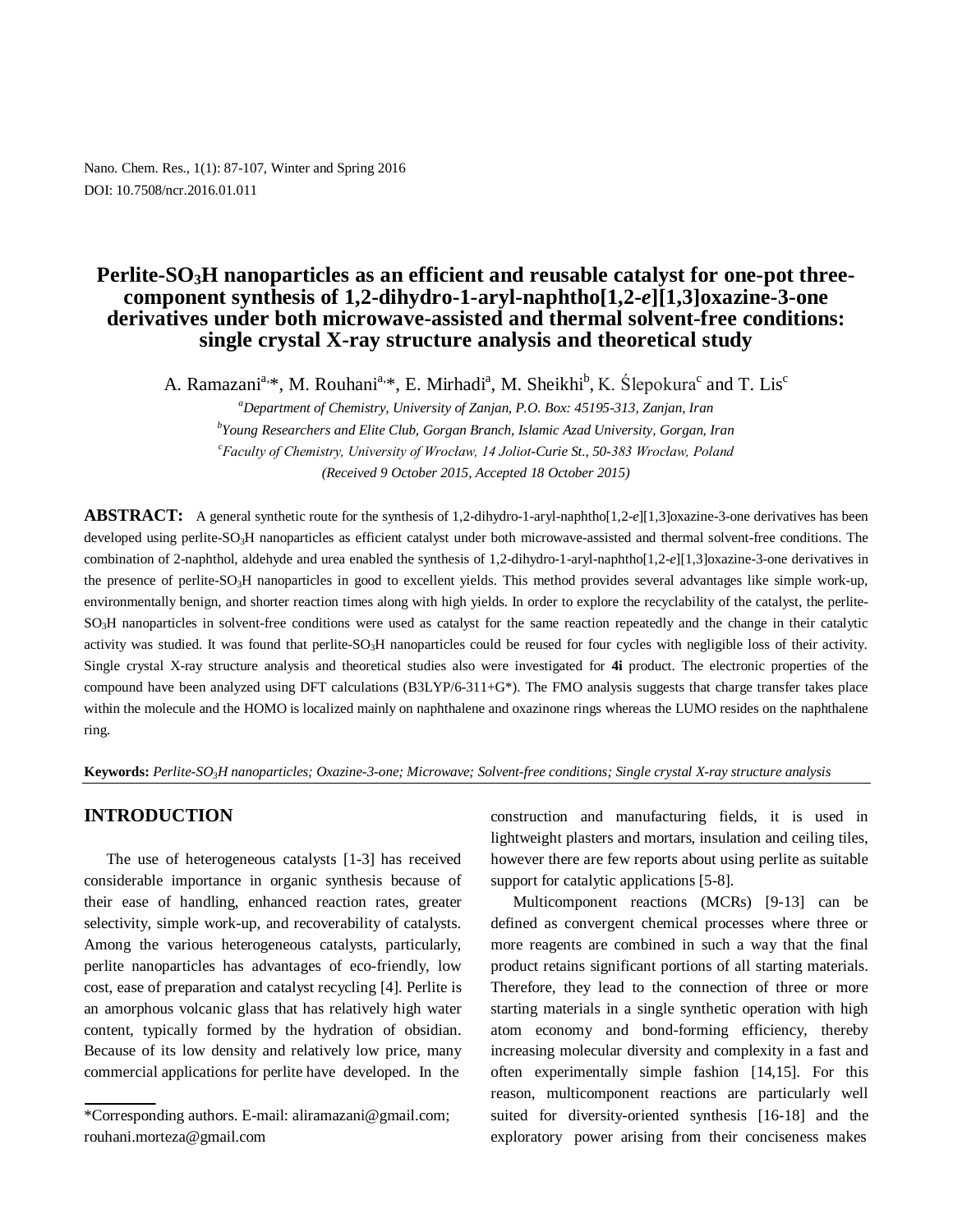them also very powerful for library synthesis aimed at carrying out structure-activity relationship (SAR) studies of drug-like compounds, which are an essential part of the research performed in pharmaceutical and agrochemical companies [19,20]. For all these reasons, the development of new multicomponent reactions is rapidly becoming one of the frontiers of organic synthesis.

Aromatic condensed oxazinone derivatives have received considerable attention due to the attractive pharmacological properties associated with their heterocyclic scaffold [21]. Since many of these heterocyclic systems exhibit biological activities such as antiinflammatory, antiulcer, antipyretic, antihypertensive and antifungal, these derivatives have become an integral part of pharmacologically important heterocyclic compounds [22- 26]. Some of them also act as 5-HT ligands [27], DP receptor antagonists [28], integrin antagonists [29], platelet fibrinogen receptor antagonists [30], calmodulin antagonists [31], inhibitors of the transforming growth factor b (TGF-b) signaling pathway [32], soybean lipoxygenase [33], Janus kinase (JAK) and other protein kinases [34]. Moreover, benzo[1,4]oxazin-3-one analogs act as effective potassium channel openers, immunomodulating reagents, and *etc*. [35,36]. This class of heterocyclic compounds has been also used as precursors in the synthesis of phosphinic ligands for asymmetric catalysis [37]. Therefore, aromatic condensed oxazinone derivatives scaffold can be viewed as a 'privileged structure' among pharmaceutical compounds [38,39]. Inspite of their high potential, there are only few reports which describe the synthesis of naphthalenecondensed oxazinone derivatives [40-43]. In general, all these methods require elevated temperature non recyclable catalyst except those reported by Chaskar *et al*. [40]. Besides, a multi-step and cumbersome reaction involving the use of harsh conditions is required for the synthesis of starting materials such as amino alkylnaphthol. Therefore, development of simple, robust and safer methodologies for the synthesis of naphthoxazinone derivatives is of the prime interest for obtaining these products under conditions tolerated by sensitive functional groups from both synthetic and environmental points of view [44].

Microwave chemistry and microwave-assisted organic synthesis (MAOs) are nowadays undeniably effective tools in medicinal chemistry [45]. The availability of safe, singlemode dedicated microwave units has allowed the incorporation of this new technology into accelerating drugdiscovery, hit-to-lead, and lead optimization programs. The development of more economical synthetic routes can ameliorate the overall process since drug discovery is a costly exercise with a high attrition rate [45]. The use of MAOs has been shown to dramatically reduce processing times, increase product yields, and enhance the purity of the product when compared to the conventionally processed experiments [45]. Since there are several manufacturers of professional-grade equipment and a plethora of adapted methods, one can conclude that this interest continues to grow [46].

Motivated by the afore-mentioned findings, and in a continuation of our interest in synthesis of a wide range of heterocyclic systems in our laboratory [47-54], we describe here a facile one-pot three-component synthesis of 1,2 dihydro-1-aryl-naphtho[1,2-*e*][1,3]oxazine-3-one

derivatives (**4**) from 2-naphthol (**1**), aldehyde (**2**) and urea  $(3)$  in the presence of perlite-SO<sub>3</sub>H nanoparticles as efficient catalyst under both microwave and thermal solvent-free conditions (Scheme 1).

In recent years, computational chemistry has become an important tool for chemists and a well-accepted partner for experimental chemistry [55-58]. Density functional theory (DFT) method has become a major tool in the methodological arsenal of computational organic chemists. In the present work, we investigate the energetic and structural properties of crystal structures of **4i** using DFT calculations. The optimized geometry, frontier molecular orbitals (FMO), detail of quantum molecular descriptors, molecular electrostatic potential (MEP), chemical tensors, natural charge and NBO analysis were calculated.

## **RESULTS AND DISCUSSION**

Recently, it has been reported that multi-component reactions of 2-naphthol (**1**) with benzaldehyde (**2a**) and urea (**3**) in the presence of a number of catalysts and reagents such as  $H_2NSO_3H$  [59],  $HClO_4/SiO_2$  [60], 2,4,6-trichloro-1,3,5-triazine [61], InCl<sub>3</sub> [62] and CH<sub>3</sub>SO<sub>3</sub>H [63] afforded uncyclized product (**5a**) in good yields, without any formation of cycloadduct (**4a**) (Scheme 2).

To optimize the reaction conditions to give cycloadduct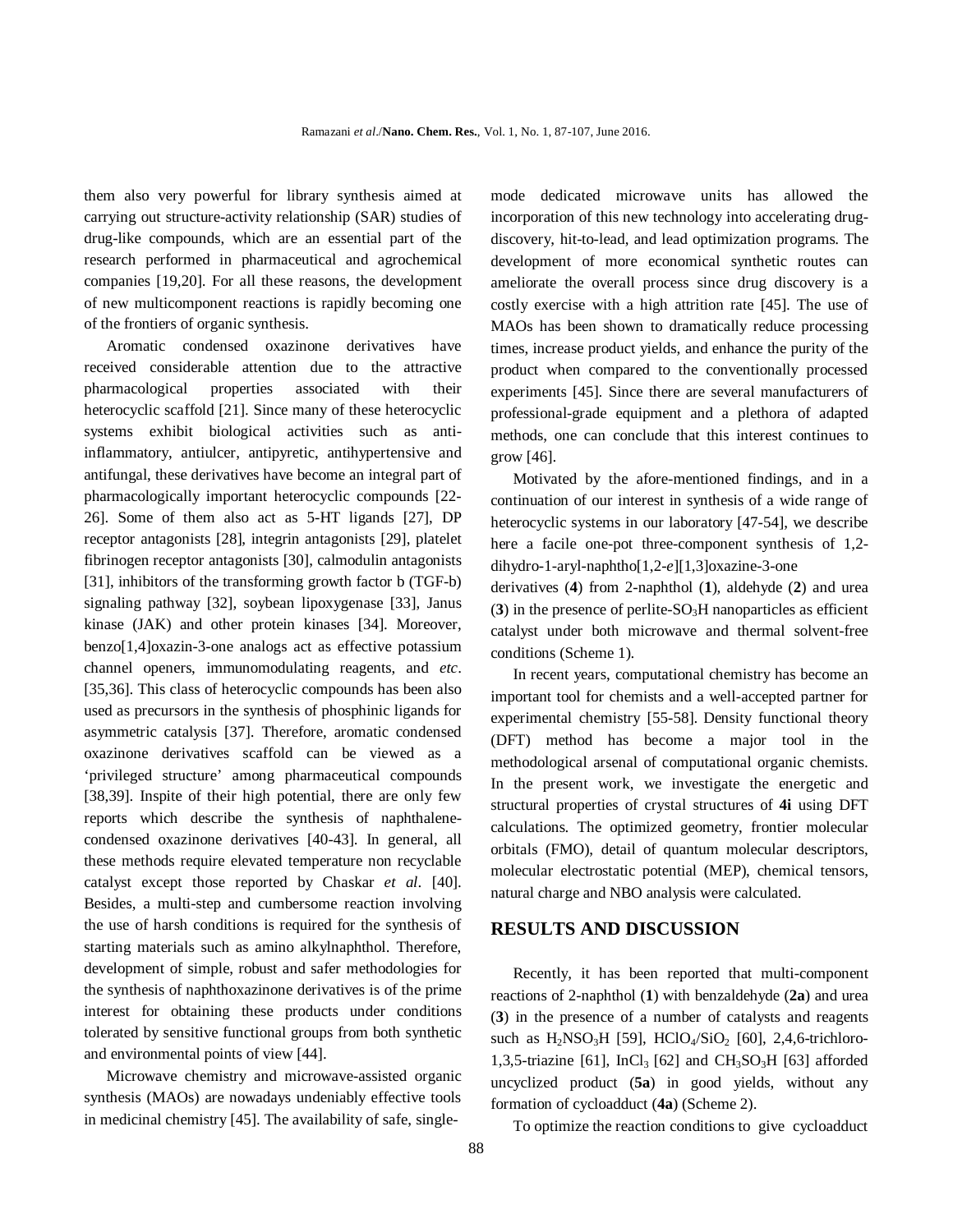Perlite-SO3H Nanoparticles as an Efficient and Reusable Catalyst/**Nano. Chem. Res.**, Vol. 1, No. 1, 87-107, June 2016.



*Scheme 1.* Synthesis of 1,2-dihydro-1-aryl-naphtho[1,2-*e*][1,3]oxazine-3-one derivatives (**4a-j**)



*Scheme 2.* Possible cyclized and uncyclized products of the reaction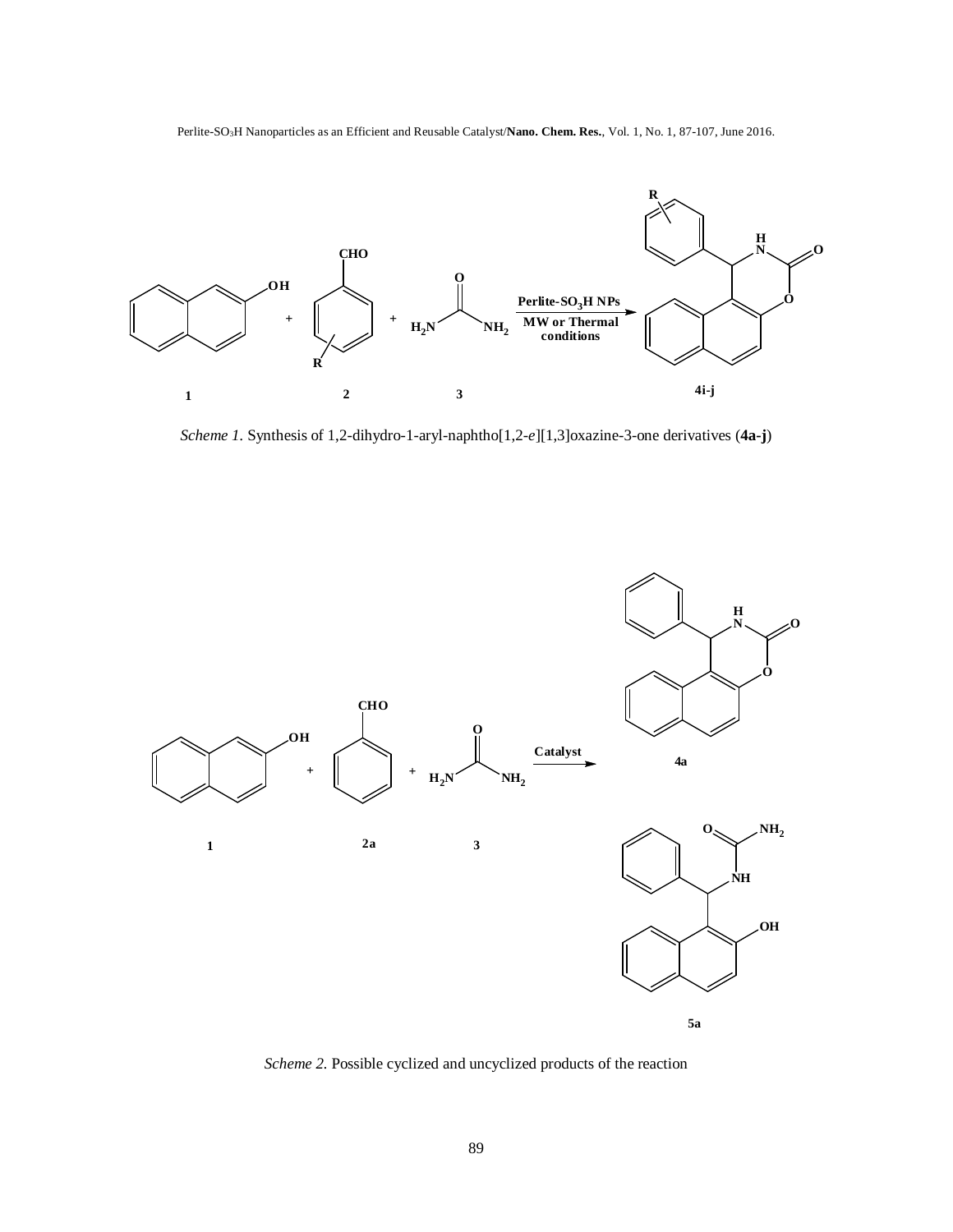**4a**, the reaction of 2-naphthol (**1**) with benzaldehyde (**2a**) and urea (**3**) in the presence of various types of perlite as catalyst was used as a model reaction to oxazinone derivatives synthesis. According to the obtained data, using the perlite- $SO<sub>3</sub>H$  nanoparticles (0.01 g) under solvent-free conditions for the oxazinone formation represents the best reaction conditions (Table 1).

Table 1 clearly demonstrates that perlite- $SO<sub>3</sub>H$ nanoparticles are an effective catalyst in terms of yield of

the obtained product. To find out the optimum quantity of perlite-SO3H nanoparticles, the model reaction was carried out at 110 °C using different quantities of perlite-SO<sub>3</sub>H nanoparticles (Table 2). According to the obtained data,  $0.01$  g of perlite-SO<sub>3</sub>H nanoparticles gave the best yield in 45 min (Table 2, entry 3).

The above reaction was also examined in various solvents (Table 3). The results indicated that different solvents affect the efficiency of the reaction. These solvents

 **Table 1.** Reaction between 2-Naphthol (**1**), Benzaldehyde (**2a**) and Urea (**3**) in the Presence of Various Types of Perlite as Catalyst under Thermal and Solvent-Free Conditions<sup>a</sup>

| Entry          | Catalyst                      | Time  | Yield |
|----------------|-------------------------------|-------|-------|
|                |                               | (min) | (% )  |
|                | Perlite powder                | 90    | 10    |
| $\mathfrak{D}$ | Perlite nanoparticles         | 60    | 25    |
| 3              | Perlite- $SO3H$ nanoparticles | 45    | 53    |

**Table 2.** Optimization Amount of perlite-SO<sub>3</sub>H nanoparticles on the Reaction of 2-Naphthol (**1**), Benzaldehyde (**2a**) and Urea (**3**) under Thermal and Solvent-Free Conditions

| Entry | Catalyst | Time  | Yield  |
|-------|----------|-------|--------|
|       | (g)      | (min) | $(\%)$ |
| 1     | 0.1      | 45    | 15     |
| 2     | 0.05     | 45    | 30     |
| 3     | 0.01     | 45    | 53     |
| 4     | 0.005    | 45    | 10     |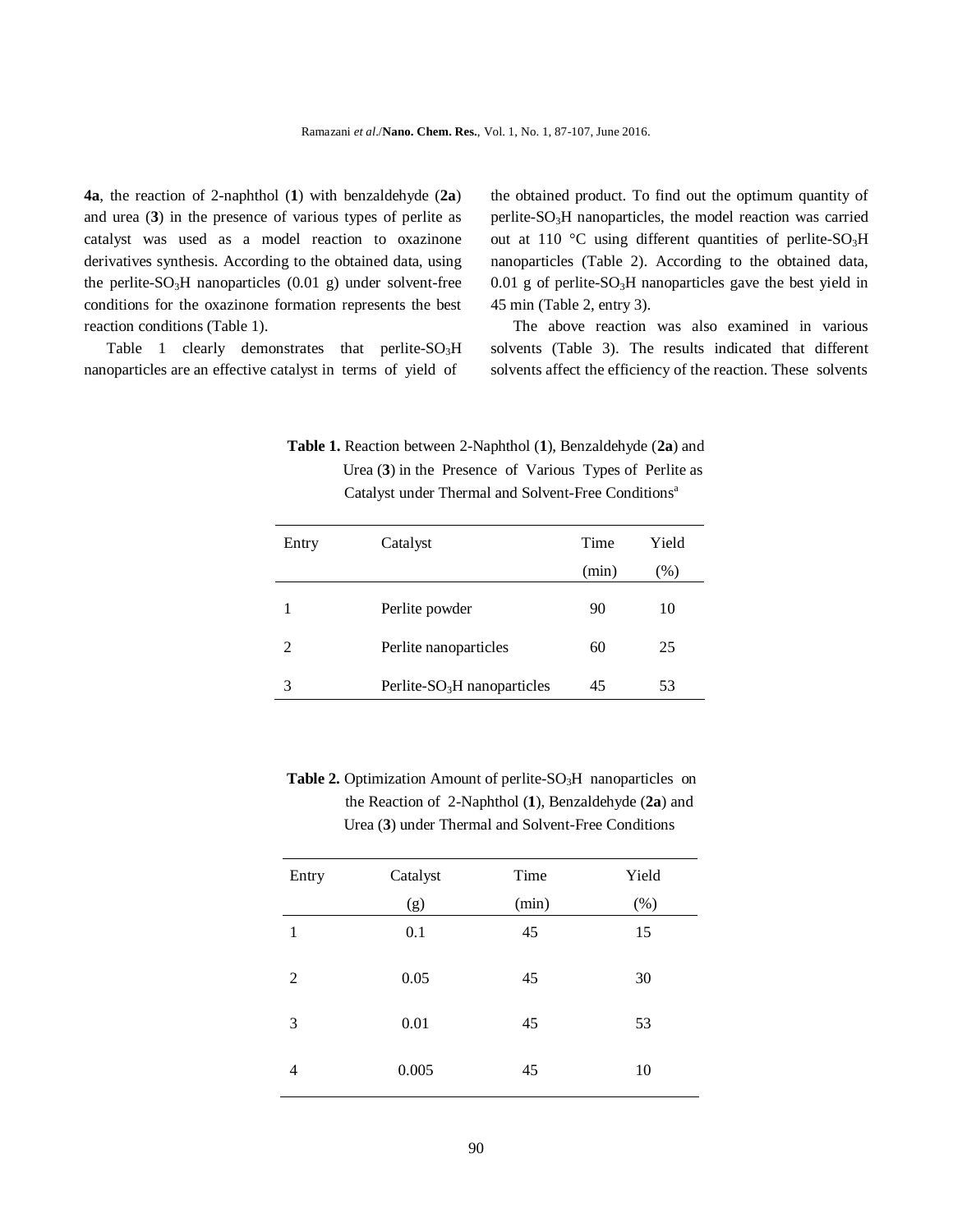required a longer time and gave low to moderate yields, and the best results were obtained when solvent-free conditions were used (Table 3, entry 5).

Encouraged by this success, we attempted the reaction of 2-naphthol (**1**) with a range of other aromatic aldehydes

(2) and urea under similar conditions (using perlite- $SO<sub>3</sub>H$ nanoparticles), furnishing the respective 1,2-dihydro-1-arylnaphtho[1,2-*e*][1,3]oxazine-3-one derivatives in good yields. The optimized results are summarized in Table 4. The termal solvent-free conditions are well suited for either

| Entry          | Solvent          | Time       | Yield<br>$(\%)^a$ |
|----------------|------------------|------------|-------------------|
| 1              | H <sub>2</sub> O | 24(h)      | 20                |
| $\overline{2}$ | MeOH             | 24(h)      | 30                |
| 3              | <b>THF</b>       | 24(h)      | 50                |
| $\overline{4}$ | <b>DMF</b>       | 24(h)      | No reaction       |
| 5              | Solvent-free     | $45$ (min) | 53                |

 **Table 3.** Solvent Effect on the Reaction Between 2-Naphthol (**1**), Benzaldehyde (**2a**) and Urea (**3**) under Thermal and Solvent-Free Conditions (0.01 g)

 **Table 4.** Selected Interatomic Distances and Torsion Angles of **4i**

| Bond lengths (Å)       |              |                           |               |
|------------------------|--------------|---------------------------|---------------|
| $O(1)-C(1)$            | 1.370(2)     | $N(1)-C(1)$               | 1.332(2)      |
| $O(1)-C(4)$            | 1.3980(19)   | $N(1)-C(2)$               | 1.467(2)      |
| $O(2)$ -C(1)           | 1.2181(19)   | $C(2)-C(3)$               | 1.501(2)      |
|                        |              |                           |               |
| Torsion angles $(°)$   |              |                           |               |
| $C(2)-N(1)-C(1)-O(1)$  | $-18.4(2)$   | $C(13)-C(2)-C(3)-C(4)$    | 101.27(17)    |
| $C(4)-O(1)-C(1)-N(1)$  | $-7.4(2)$    | $C(13)-C(2)-C(3)-C(12)$   | $-77.21(17)$  |
| $C(1)-N(1)-C(2)-C(3)$  | 32.44(19)    | $C(1)-O(1)-C(4)-C(3)$     | 15.3(2)       |
| $C(1)-N(1)-C(2)-C(13)$ | $-92.86(18)$ | $N(1)-C(2)-C(13)-C(18)$   | $-110.68(16)$ |
| $N(1)-C(2)-C(3)-C(4)$  | $-22.52(18)$ | $C(3)-C(2)-C(13)-C(18)$   | 127.03(16)    |
| $N(1)-C(2)-C(3)-C(12)$ | 159.00(13)   | $C(15)-C(16)-C(19)-C(20)$ | $-64.5(2)$    |
|                        |              | $C(15)-C(16)-C(19)-C(21)$ | 171.36(17)    |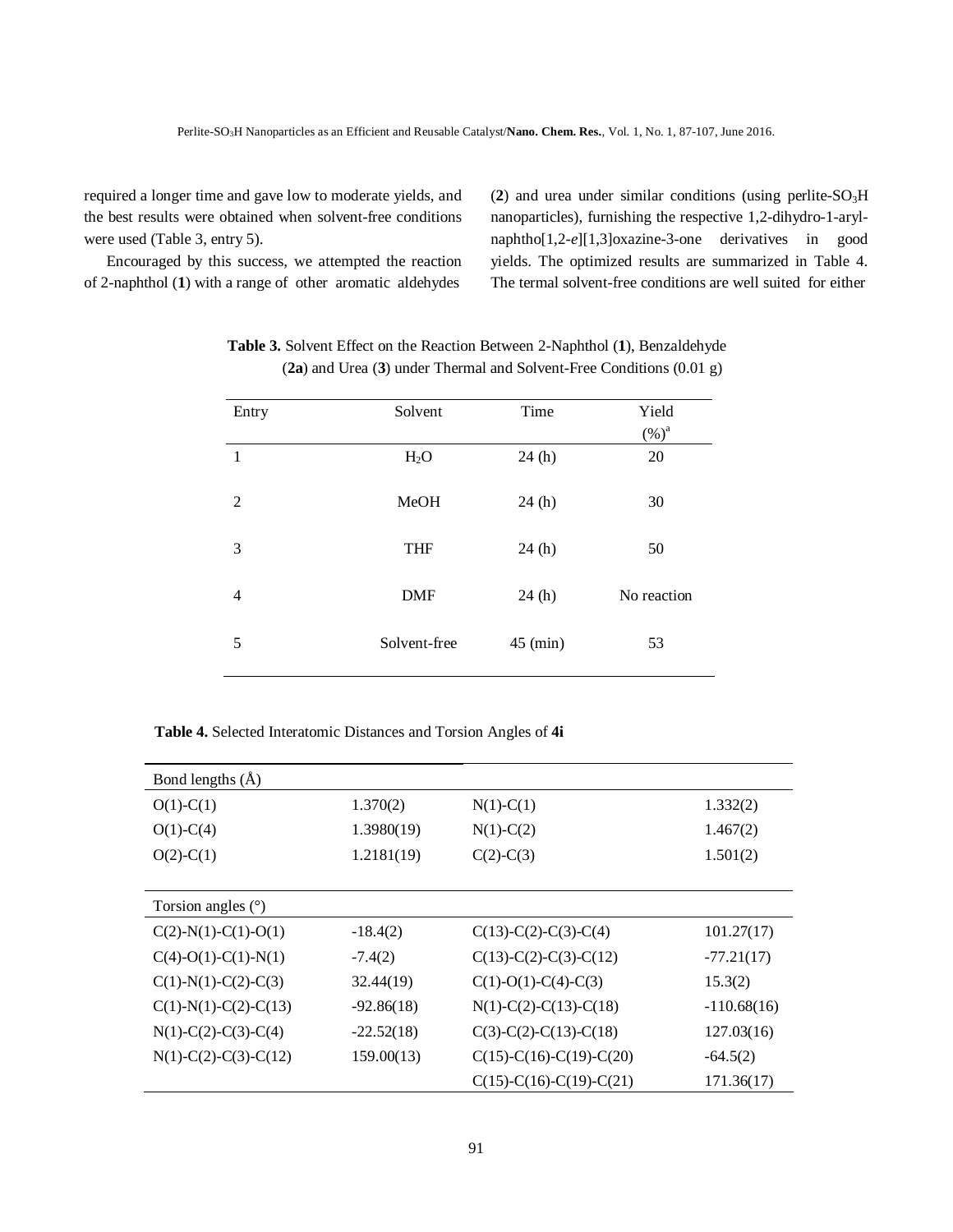electron-donating or electron-withdrawing substituents on the aromatic aldehydes.

### **Crystal Structure of 4i**

Centrosymmetric crystals of **4i** (space group  $P2_1/n$ ) contain racemic **4i** compound. The molecular structure of (*S*)-enantiomer is shown in Fig. 1. A summary of the conditions for the data collection and the structure refinement parameters are given in *Experimental Part*. The selected geometrical parameters are given in Table 4.

In **4i** molecule, the bond lengths and angles are within normal ranges [64], and the overall conformation of **4i** is very similar to those observed in previously reported 1 phenyl, 1-(4-fluorophenyl) and 1-(4-chlorophenyl) derivatives [65-67]. The six-membered ring O(1)/C(1)/N(1)/C(2)/C(3)/C(4) is slightly puckered (Cremer & Pople [68] amplitude  $Q = 0.280(2)$  Å). The mutual orientation of the planar regions, *i.e.* phenyl and naphthalene moieties, is defined by the dihedral angle between them, which is  $77.6(1)^\circ$ , and by the torsion angle

C(13)-C(2)-C(3)-C(12) amounting to -77.21(17)°.

In the crystal lattice of **4i**, the adjacent molecules of the same chirality, related by the action of the  $2<sub>1</sub>$  screw axis, are joined to each other *via*N(1)-H(1*N*)···O(2)<sup>i</sup>hydrogen bondsand weak  $C(17)-H(17)\cdots O(1)^{ii}$  interactions to form homochiralchains running down the *b*-axis (Fig. 5; geometry and symmetry codes therein). The inter-chain contacts are provided by the weak  $\pi \cdot \cdot \pi$  interactions involving  $C(3)/C(4)/C(5)/C(6)/C(7)/C(12)$  rings of the adjacent molecules related by the inversion  $[centroid \cdots centroid \cdots$ distance of 3.652(2)  $\AA$ , centroid···plane perpendicular distance of  $3.567(1)$ Å; symmetry code (iii) -*x*,-*y*+1,-*z*+1)].

Also in order to decrease the reaction time, microwave irradiation under solvent-free conditions was used. The reaction time decreased from almost 1 h to a few minutes. Moreover, the yields of products increased in all cases examined (Table 5).

A plausible mechanism for the formation of 2-dihydro-1-aryl-naphtho[1,2-*e*][1,3]oxazine-3-one derivatives in the



**Fig. 1.** (a) X-Ray crystal structure of (S)-enantiomer of **4i** compound (displacement ellipsoids at 50% probability level), (b) Geometrical structure of the **4i** compound (optimized at B3LYP/6-311+G\* level).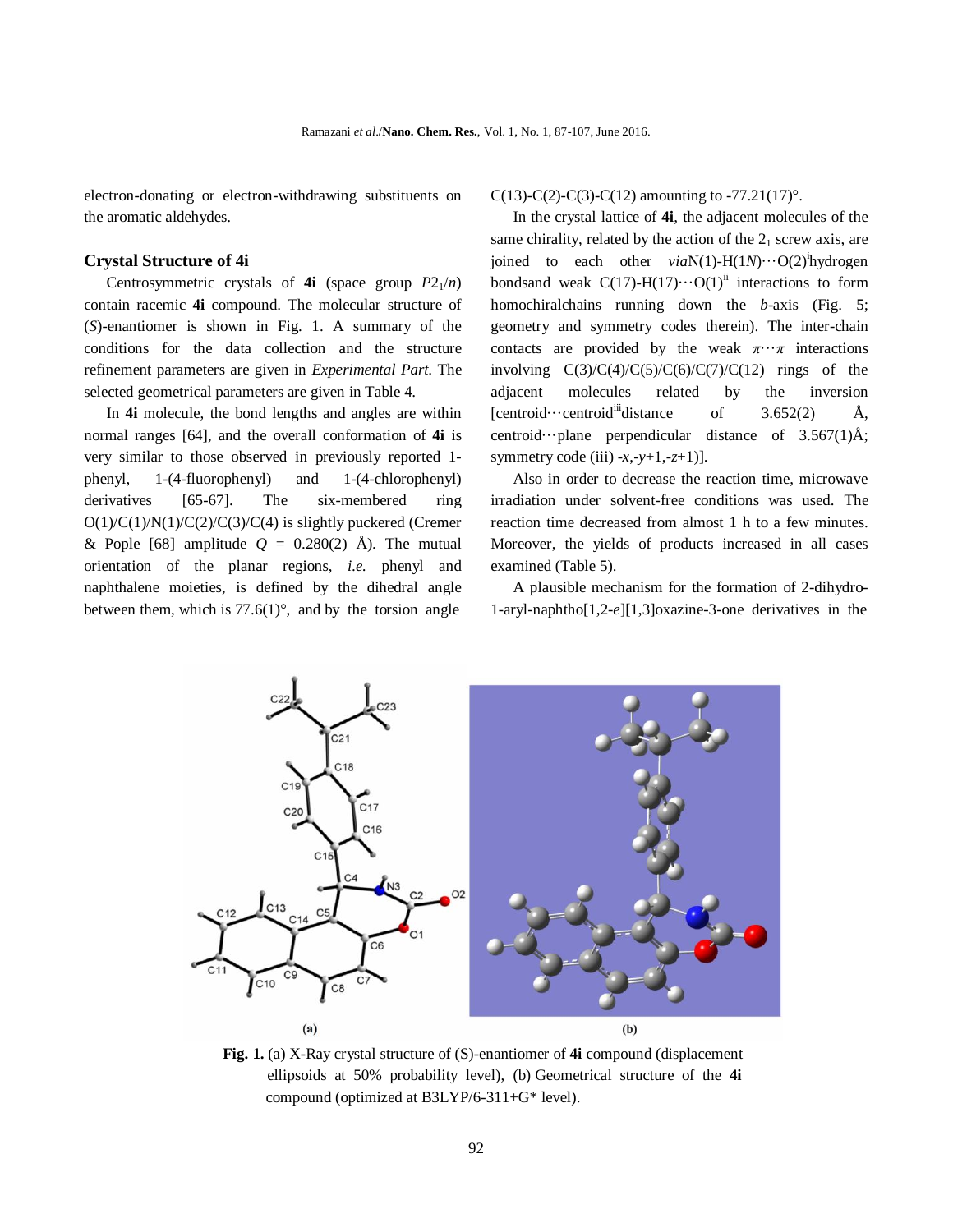Perlite-SO3H Nanoparticles as an Efficient and Reusable Catalyst/**Nano. Chem. Res.**, Vol. 1, No. 1, 87-107, June 2016.



**Fig. 2.** Molecules of **4i** joined to each other *via* N/C-H···O contacts (dashed lines) to form homochiralchains running down the b-axis. [H $\cdots$ A, D $\cdots$ A, and D-H $\cdots$ A for N(1)-H(1N) $\cdots$ O(2)<sup>i</sup>: 2.08(2), 2.807(2) Å and  $143(2)^\circ$ ; for C(17)–H(17)···O(1)<sup>ii</sup>: 2.58, 3.187(2) Å and 122°. Symmetrycodes (i) -x+1/2, y+1/2,  $-z+3/2$ ; (ii) x, y+1, z].

 **Table 5.** Reaction Between 2-Naphthol (**1**), Aromatic Aldehydes (**2**) and Urea (**3**) under Solvent-Free (I) and Microwave-Assisted<sup>a</sup> (II) Conditions Using 0.01 g Perlite-SO<sub>3</sub>H NPs as Catalyst

| Entry          | Product        | Ar                   | Time<br>(min) |                | Yield<br>$(%)^b$ |          | M.p.<br>$(^{\circ}C)$ |               |
|----------------|----------------|----------------------|---------------|----------------|------------------|----------|-----------------------|---------------|
|                |                |                      | I             | $\mathbf{I}$   | I                | $\rm II$ | Found                 | Reported/Ref. |
| $\mathbf{1}$   | 4a             | Ph                   | 50            | $\overline{2}$ | 53               | 87       | 216-217               | 217-219/[44]  |
|                |                |                      |               |                |                  |          |                       |               |
| $\overline{2}$ | 4 <sub>b</sub> | $4-CIC6H4$           | 40            | 5              | 60               | 89       | 210-211               | 210-212/[63]  |
| 3              | 4c             | $3-CIC6H4$           | 50            | $\overline{2}$ | 52               | 80       | 110                   |               |
| $\overline{4}$ | 4d             | 2,3- $Cl_2C_6H_4$    | 50            | 3              | 54               | 79       | 235-237               |               |
| 5              | 4e             | $4-BrC_6H_4$         | 50            | $\overline{2}$ | 65               | 92       | 219-220               | 218-220/[44]  |
| 6              | 4f             | $3-BrC_6H_4$         | 50            | $\overline{2}$ | 54               | 87       | 118                   |               |
| 7              | 4g             | $4-MeC6H4$           | 50            | $\overline{2}$ | 57               | 86       | 171-172               | 170-172/[64]  |
| 8              | 4h             | $4-MeOC6H4$          | 50            | 3              | 52               | 83       | 187-188               | 186-188/[44]  |
| 9              | 4i             | $4-(CH_3)_2CHC_6H_4$ | 50            | $\overline{2}$ | 53               | 75       | 205-207               |               |
| 10             | 4j             | $4-NO_2C_6H_4$       | 60            | 10             | 45               | 85       | 198-200               | 205-207/[44]  |

<sup>a</sup>With a power of 900W. <sup>b</sup>Isolated Yields.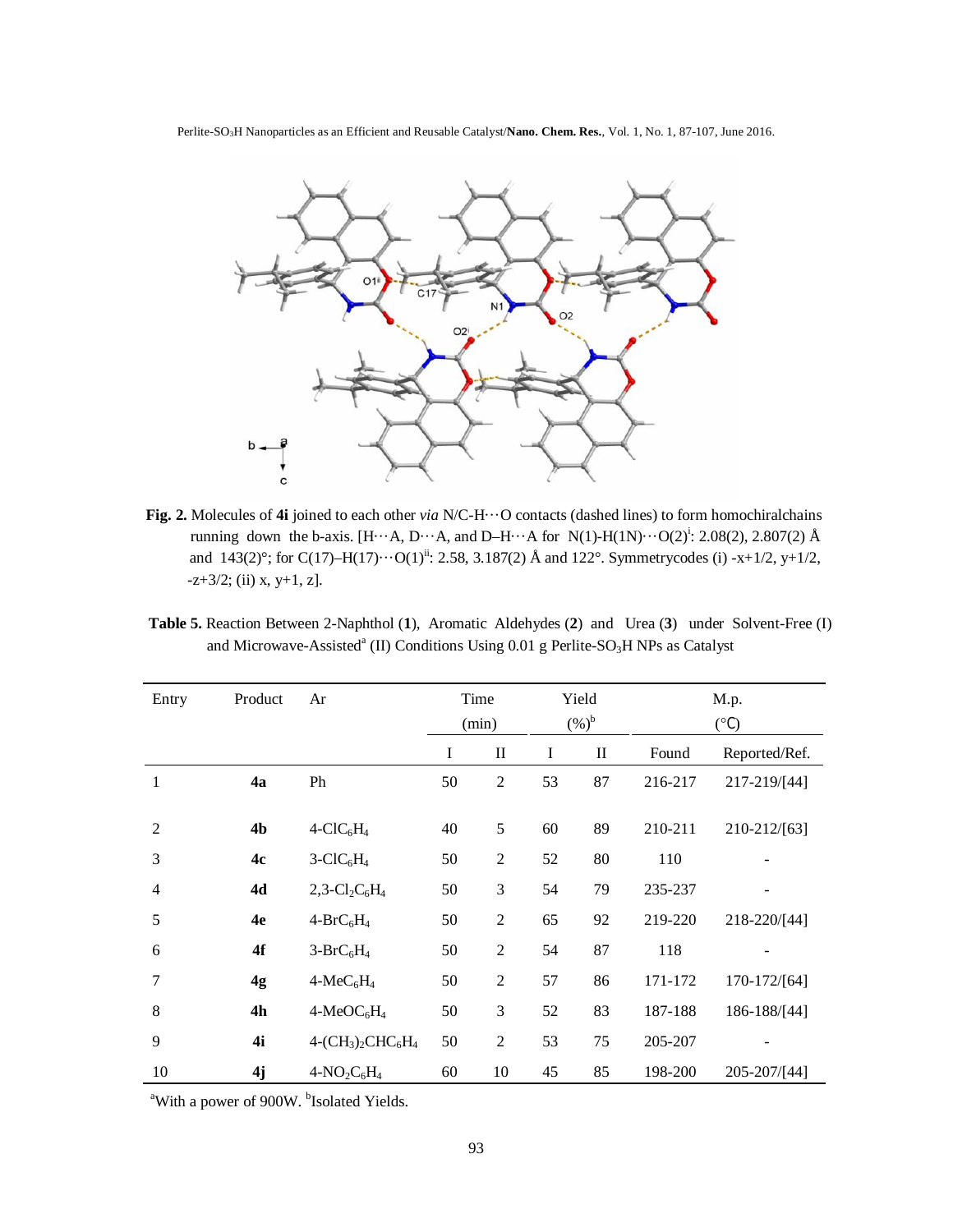presence of perlite- $SO<sub>3</sub>H$  nanoparticles is shown in Scheme 3. It may be proposed that similar to several classical multicomponent condensations, the initial event in this reaction is the condensation of aldehyde and urea to give reactive acylimine intermediate. Subsequently, the resulting acylimine intermediate undergoes a cyclization with 2 naphthol affording the corresponding products and ammonia [69,70].

In order to explore the recyclability of the catalyst, the perlite-SO3H nanoparticles in solvent-free conditions were used as a catalyst for the same reaction repeatedly and the change in their catalytic activity was studied. The relation between the number of cycles of the reaction and the catalytic activity in terms of yield of the products is presented in Fig. 3. It was found that perlite- $SO_3H$ nanoparticles could be reused for four cycles with negligible loss of their activity.

#### **Electronic Properties and MEP Analysis**

Quantum chemical methods are important to obtain



*Scheme 3.* A proposed mechanism for the synthesis of 2-dihydro-1-aryl-naphtho[1,2-*e*][1,3]oxazine-3 one derivatives in the presence of perlite- $SO<sub>3</sub>H$  nanoparticles.



 **Fig. 3.** Development of the yield after several recycling cycles of the catalyst.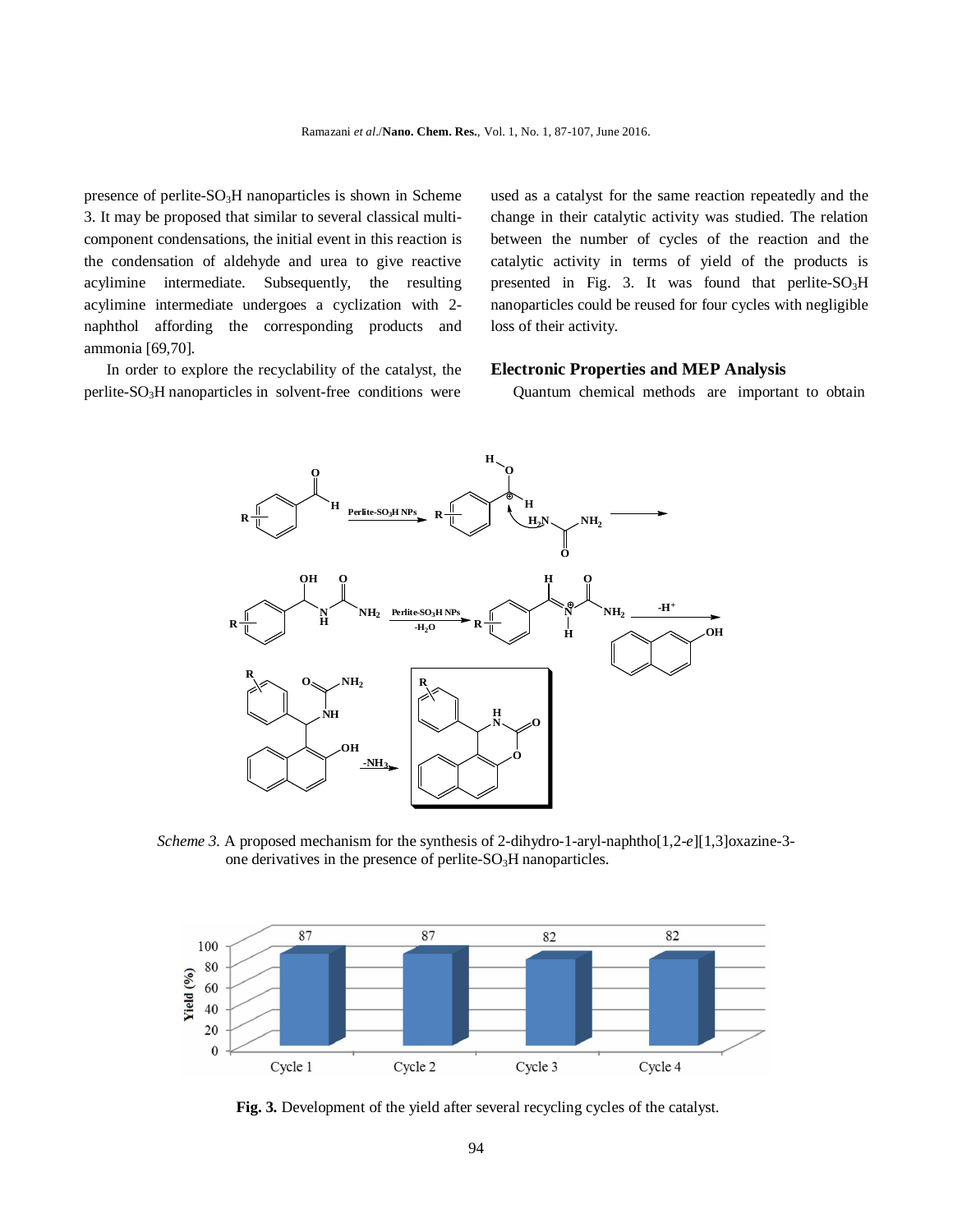information about molecular structure and electrochemical behavior. The Frontier Molecular Orbitals (FMO) analysis was carried out for **4i** compound at B3LYP/6-311+G\* level [71]. The results of FMO such as  $E_{HOMO}$ ,  $E_{HOMO-1}$ ,  $E_{LUMO}$ ,  $E_{LUMO+1}$  and HOMO-LUMO energy gap (Eg) of the molecule **4i** are summarized in Table 6.

The energy values of the highest occupied molecular orbital  $(E_{HOMO})$  can act as an electron donor and the lowest

unoccupied molecular orbital (E<sub>LUMO</sub>) can act as the electron acceptor and their energy gaps reflect the chemical activity of the molecule [72]. As shown in Fig. 4 and Table 6,  $E_{HOMO}$ and  $E_{LUMO}$  of the title compound is -6.3 eV and -1.68 eV, respectively. As seen in Fig. 4, charge transfer takes place within the molecule. The graphic pictures of HOMO and LUMO orbitals show that the HOMO of **4i** molecule is localized mainly on naphthalene and oxazinone rings,

| Property                                                 | Value       |
|----------------------------------------------------------|-------------|
| Energy (Hatree-Fock)                                     | $-1017.154$ |
| $\mu_D$ (Debye)                                          | 5.567       |
| $E_{HOMO}$ (eV)                                          | $-6.3$      |
| $E_{LUMO}$ (eV)                                          | $-1.68$     |
| $E_{HOMO-1}$ (eV)                                        | $-6.89$     |
| $E_{LIMO+1}$ (eV)                                        | $-0.97$     |
| Energy gap $(E_g)$ (eV)                                  | 4.62        |
| Ionisation potential ( $I = -E_{HOMO}$ ) (eV)            | 6.3         |
| Electron affinity ( $A = -E_{LUMO}$ ) (eV)               | 1.68        |
| Chemical potential ( $\mu = (I + A)/2$ ) (eV)            | $-3.99$     |
| Global hardness ( $\eta = (I - A)/2$ ) (eV               | 2.31        |
| Global electrophilicity ( $\omega = \mu^2/2 \eta$ ) (eV) | 3.44        |

 **Table 6.** Calculated (B3LYP/6-311+G\*) HOMO, LUMO, Energy Gaps (HOMO-LUMO) and Related Molecular Properties of **4i** Molecule



**Fig. 4.** Calculated frontier molecular orbitals HOMO (a) and LUMO (b) of structure **4i.**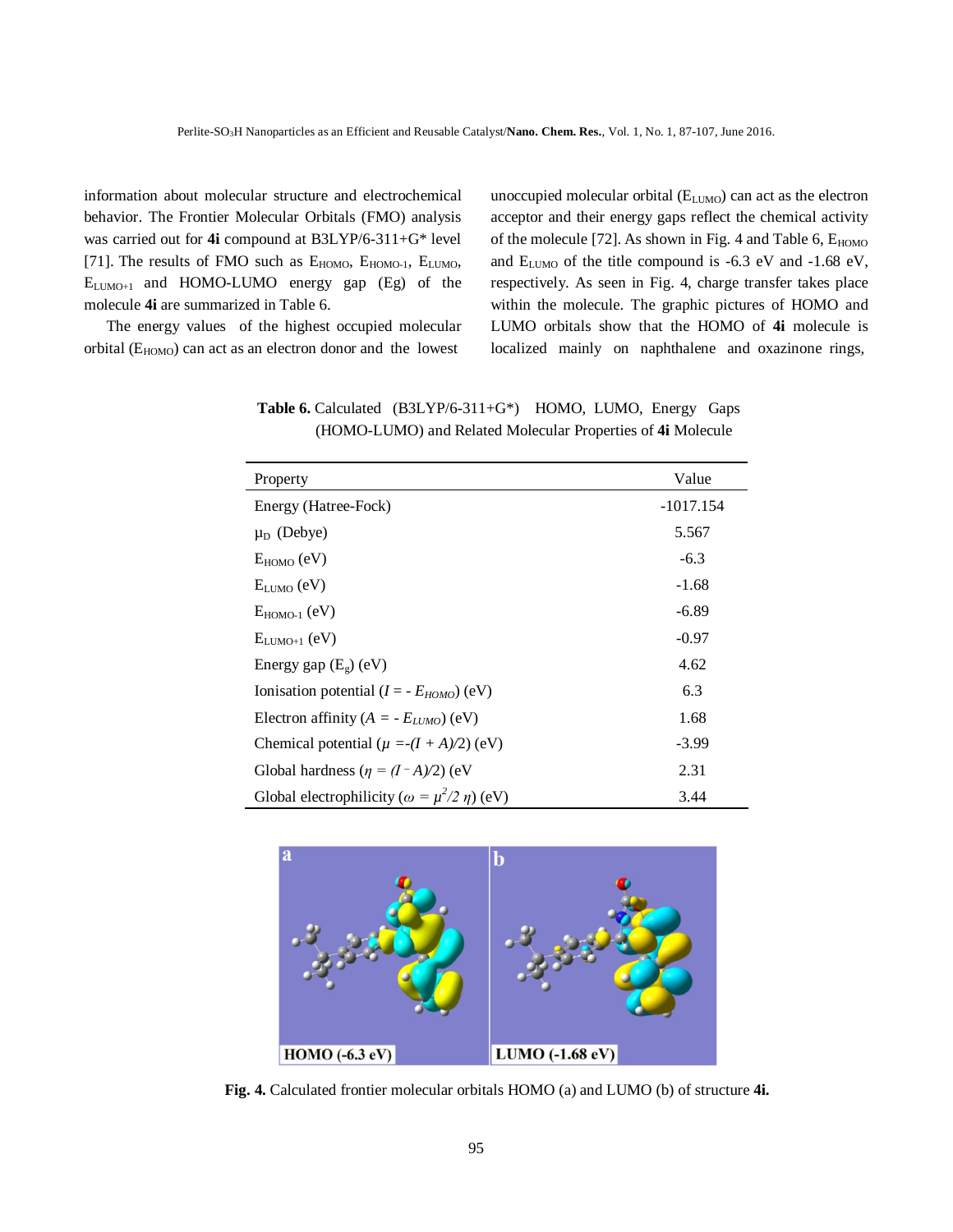whereas the LUMO is focused mainly on naphthalene ring. The HOMO  $\rightarrow$  LUMO transition implies an electron density transfer from oxazinone to naphthalene ring.

Also in this work, electronic structure of the **4i** compound was studied using total densities of states (DOSs) [73]. DOS plot shows population analysis per orbital and demonstrates a simple view of the character of the molecular orbitals in a certain energy range [74]. According to Fig. 5, DOS analysis indicates that the calculated HOMO-LUMO energy gap (Eg) of the **4i** molecule is 4.62 eV.

A detail of quantum molecular descriptors of **4i** structure such as the ionization potential (*I*), electron affinity (*A*), chemical hardness  $(\eta)$ , electronic chemical potential  $(\mu)$  and electrophilicity (*ω*) are summarized in Table 6. Dipole moment  $(\mu_D)$  is a good measure for the asymmetric nature of a structure [71]. The size of the dipole moment depends on the composition and dimensionality of the 3D structures. As shown in Table 6, dipole moment of the title structure is 5.567 Debye that the high value of dipole moment is due to its asymmetric character that the atoms are irregularly arranged which gives rise to the increased dipole moment. In addition, the point group of structure is C1 (see Table 6).

The molecular electrostatic potential (MEP) was checked out by theoretical calculations at B3LYP/6-311+G\*

level. Molecular electrostatic potential shows the electronic density and is useful in recognition sites for electrophilic attack and nucleophilic reactions as well as hydrogen bonding interactions [75,76]. The negative areas (red color) of MEP are related to electrophilic reactivity and the positive areas (blue color) to nucleophilic reactivity shown in Fig. 6. Molecular electrostatic potential  $V(r)$  [77] value is  $-8.930e^{-2}$ . According to the MEP maps in Fig. 6, negative region of **4i** compound is mainly focused over the oxygen in C=O group (more color intensity), therefore it is useful region for nucleophilic activity. In addition, the lowest electron density with the highest intensity blue color is observed for the hydrogen atom in N-H, therefore it is suitable site for electrophilic attraction.

### **Atomic Charge**

We calculated the charge distributions for the equilibrium geometry of **4i** molecule by Natural Bond Orbital (NBO) analysis (natural charge) [71,78] at B3LYP/6-311+G\* level. The total charge of the investigated molecule is equal to zero. According to Fig. 7, the results of the NBO analysis reveal that the highest positive charge belongs to  $C_{12}$  atom in the carbonyl group (0.923e), while the highest value of negative charge is on the  $N_{13}$  atom (-0.650e). In addition, oxygen atoms have



**Fig. 5.** Calculated DOS plots of **4i** structure (usingB3LYP/6-311+G\*).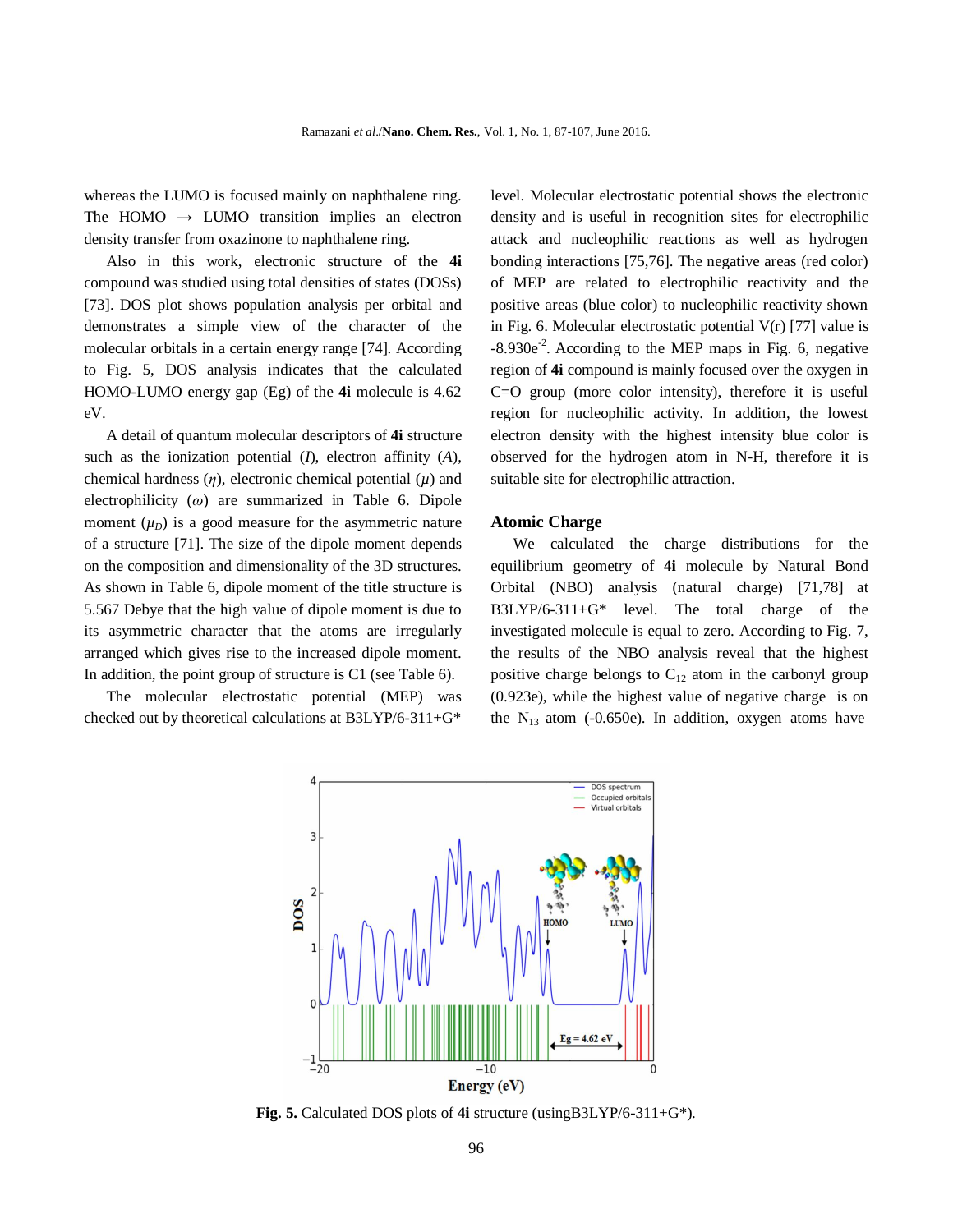great negative charge (-0.603e and -0.539e). The carbon atoms of the naphthalene ring bear negative charges except C9 atom (close to oxygen atom) that bear positive charge (0.333e), while the carbon atoms of the phenyl ring bear negative charges. All hydrogen atoms have positive charge

and the  $H_{31}$  atom in N-H group has the highest positive charge (0.403e).

The NMR parameters of **4i** molecule are summarized in Table 7. The  $C_{23}$  and  $C_{24}$  (methyl groups) have the highest  $\sigma_{iso}$  value (158.160 ppm and 157.488 ppm, respectively),



**Fig. 6.** Molecular electrostatic potential (MEP) maps of **4i** molecule calculated at B3LYP/6-311+G\* level.



**Fig. 7.** Calculated (B3LYP/6-311+G\*) natural charges (NBO) of the atoms of **4i** molecule. (The Cartesian coordinates of the optimized structure are available in the supplementary material.).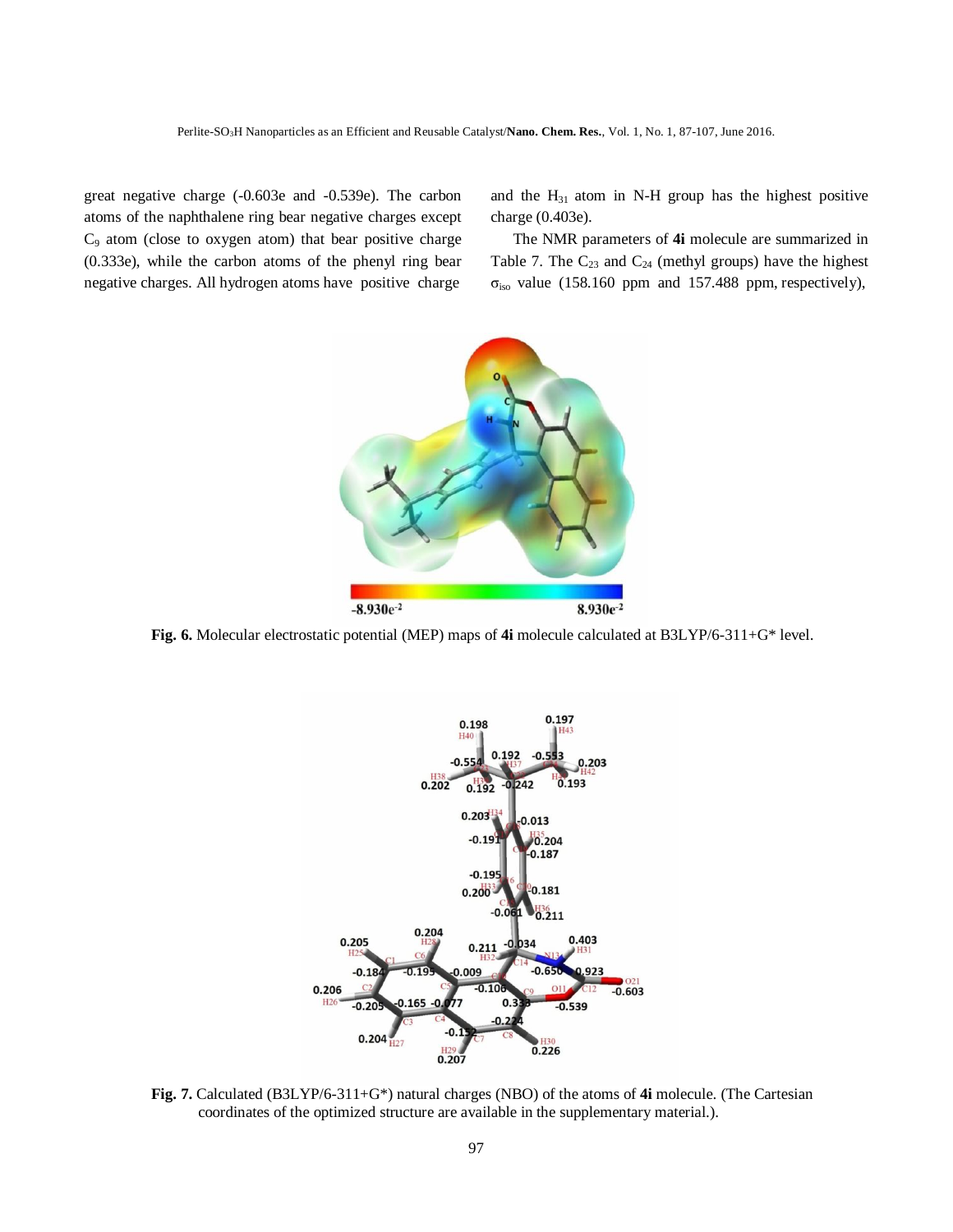therefore they are shielder than other atoms due to hyperconjugation effect. While  $O_{21}$  has the lowest  $\sigma_{iso}$  value (15.809 ppm) and the highest  $\sigma_{aniso}$  value (368.673 ppm) indicating that  $O_{21}$  is deshielder than other atoms. According to Table 7, the  $\sigma_{iso}$  value of H<sub>31</sub> in N-H group is

28.024 ppm that it is shielder than other hydrogen atoms. The  $\sigma_{iso}$  value of  $C_8$ ,  $C_9$  and  $C_{10}$  in naphthalene ring is 61.439 ppm, 26.227 ppm and 63.745 ppm, respectively. It shows the  $C_9$  atom is deshielder than the  $C_8$  and  $C_{10}$  atoms, because the  $C_9$  atom is close to the oxygen atom  $(O_{11})$ . The

| Atoms    | $_{\rm iso}$ O | aniso $\sigma$ | 11 <sup>0</sup> | $22\sigma$ | $33\sigma$ |
|----------|----------------|----------------|-----------------|------------|------------|
|          |                |                |                 |            |            |
| $C_8$    | 61.439         | 148.483        | $-29.251$       | 53.110     | 160.428    |
| $C_9$    | 26.227         | 115.853        | $-59.743$       | 34.962     | 103.462    |
| $C_{10}$ | 63.745         | 150.246        | $-11.722$       | 39.048     | 163.909    |
| $O_{11}$ | 111.970        | 152.152        | $-6.869$        | 129.374    | 213.404    |
| $C_{12}$ | 31.158         | 85.508         | $-62.895$       | 68.205     | 88.163     |
| $N_{13}$ | 142.509        | 80.388         | 84.439          | 146.986    | 196.101    |
| $C_{14}$ | 120.416        | 18.273         | 110.190         | 118.460    | 132.598    |
| $C_{15}$ | 34.305         | 190.327        | $-57.467$       | $-0.807$   | 161.190    |
| $C_{16}$ | 51.738         | 156.924        | $-51.986$       | 50.845     | 156.354    |
| $C_{17}$ | 49.950         | 152.875        | $-52.352$       | 50.337     | 151.867    |
| $C_{18}$ | 26.033         | 208.813        | $-62.743$       | $-24.399$  | 165.242    |
| $O_{21}$ | 15.809         | 368.673        | $-142.092$      | $-72.072$  | 261.591    |
| $C_{23}$ | 158.160        | 35.295         | 143.106         | 149.685    | 181.690    |
| $C_{24}$ | 157.488        | 36.210         | 142.605         | 148.230    | 181.628    |
| $H_{30}$ | 24.835         | 5.801          | 20.434          | 25.368     | 28.703     |
| $H_{31}$ | 28.024         | 7.820          | 20.746          | 30.089     | 33.238     |
| $H_{32}$ | 26.316         | 6.502          | 22.692          | 25.605     | 30.651     |
| $H_{33}$ | 24.908         | 7.380          | 21.886          | 23.009     | 29.827     |
| $H_{34}$ | 24.956         | 6.927          | 21.294          | 23.999     | 29.574     |
| $H_{35}$ | 25.080         | 10.549         | 20.650          | 22.476     | 32.112     |
| $H_{36}$ | 25.070         | 11.936         | 20.097          | 22.086     | 33.028     |

 **Table 7.** The NMR Parameter Values (ppm) of **4i** at B3LYP/6-311+G\* Level (Atom Labeling Corresponds to Fig. 7)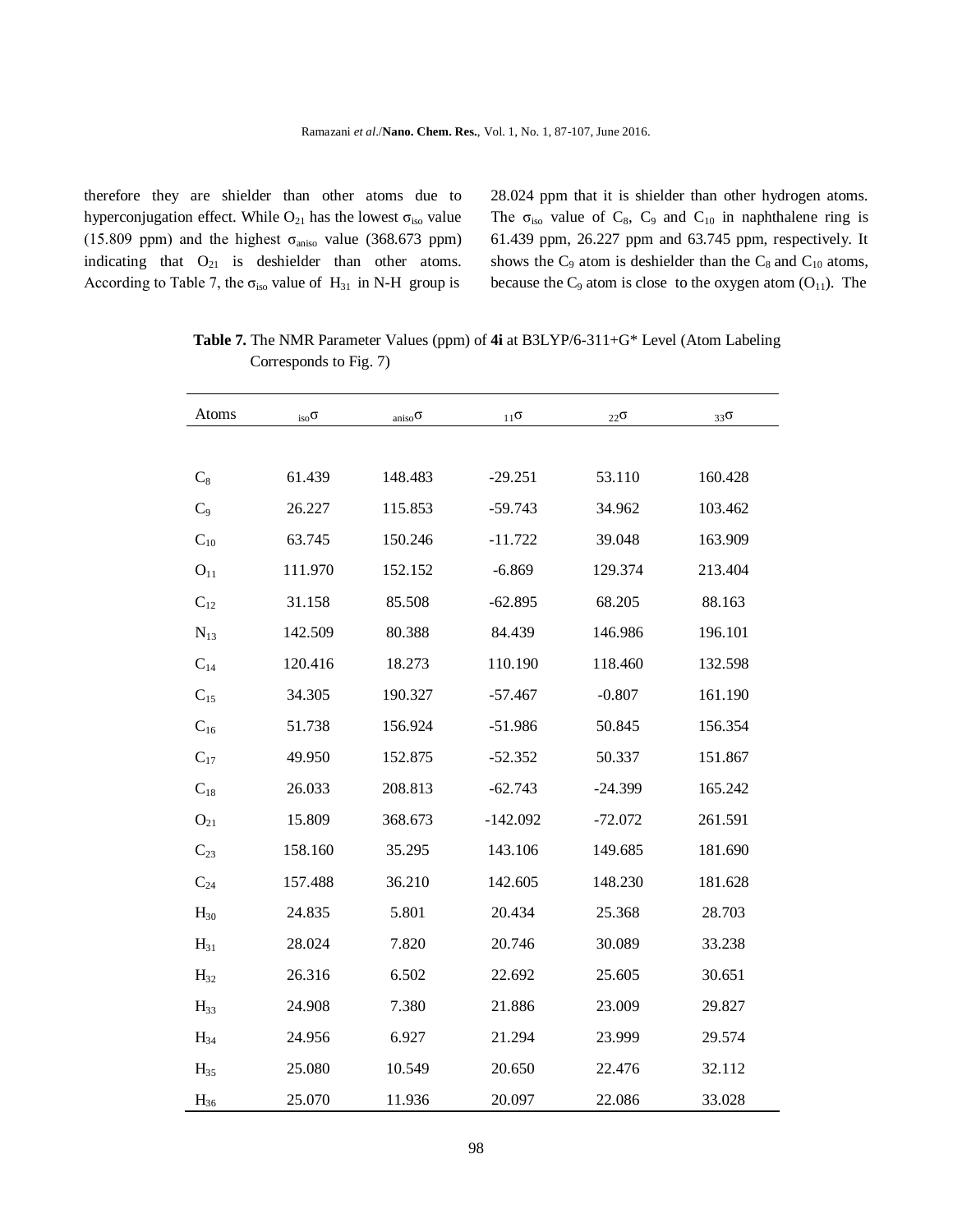$\sigma_{iso}$  values of C<sub>15</sub>, C<sub>16</sub>, C<sub>17</sub> and C<sub>18</sub> atoms in phenyl ring are 34.305 ppm, 51.738 ppm, 49.950 ppm and 26.033 ppm, respectively. As shown, the  $C_{16}$  atom is shielder than other and the C18 atom is deshielder than other carbon atoms of phenyl ring.

#### **NBO Analysis**

Natural bond orbital (NBO) analysis is an important method for studying interaction between bonds.<sup>79,80</sup> The results of NBO analysis such as the occupation numbers with their energies for the interacting NBOs and the polarization coefficient of atoms for **4i** structure at B3LYP/6-311+G\* level are summarized in Table 8. The size of polarization coefficients shows the importance of the two hybrids in formation of the bond. In **4i** structure, the calculated bonding orbital for the  $C_{12}$ -N<sub>13</sub> bond is BD(1) =  $0.6169sp^{1.82} + 0.7870sp^{1.89}$  with high occupancy 1.98987 a.u. and energy -0.85022 a.u.. The polarization coefficients of  $C_{12} = 0.6169$  and  $N_{13} = 0.7870$  suggest that  $N_{13}$  is more electron-rich than the  $C_{12}$  atom. The calculated natural charge (NBO) of  $N_{13}$  atom is more negative (-0.650e) than  $C_{12}$  atom (0.923e). Thus more the charge density resides on the  $N_{13}$ . The calculated bonding orbital for the C<sub>12</sub>-O<sub>21</sub> is  $BD(1) = 0.6002sp^{1.71} + 0.7999sp^{1.53}$  with high occupancy 1.99197 a.u. and low energy -1.08004a.u.. The polarization coefficient of  $O_{21}(0.7999)$  is greater than  $C_{12}(0.6002)$ suggesting that  $O_{21}$  is more electron-rich (-0.603e) than  $C_{12}$ (0.923e). Also, in the bonding orbital of  $C_9$ -O<sub>11</sub> [BD(1)=  $0.5642sp^{1.37} + 0.8256sp^{2.05}$  with high occupancy 1.98802 a.u. and energy -0.91039 a.u., the polarization coefficient of  $C_9(0.5642)$  is greater than  $O_{11}(0.8256)$  indicating that  $O_{11}$  is more electron-rich  $(-0.539e)$  than  $C<sub>9</sub>(0.333e)$ . From the natural hybrid orbitals  $C_9$ - $O_{11}$  and  $C_{12}$ - $O_{21}$ , the BD(1)C<sub>9</sub>- $O_{11}$ occupies a higher energy orbital (-0.91039 a.u.) with low occupation number (1.98802 a.u.) and  $BD(1)C_{12}-O_{21}$ occupies a lower energy orbital (-1.08004 a.u.) with high polarization coefficient (1.99197 a.u.). According to the calculated bondin orbital for the  $N_{13}$ -H<sub>31</sub>, C<sub>14</sub>-H<sub>32</sub> and C<sub>22</sub>- $H_{37}$  bonds, the polarization coefficients of  $N_{13}$ ,  $C_{14}$  and  $C_{22}$ are greater than that for H atoms indicative of the

 **Table 8.** Calculated Natural Bond orbitals (NBOs) and Polarization Coefficient for Each Hybrid in Selected Bonds of **4i** Compound at B3LYP/6-311+G\* Level (Atom Labeling Corresponds to Fig. 7)

| Energy $(a.u.)$ | Bond $(A-B)^a$                   | Occupancy (a.u.) | A                                             | B                                             |
|-----------------|----------------------------------|------------------|-----------------------------------------------|-----------------------------------------------|
| $-0.70472$      | $BD(1) C_8-C_9$                  | 1.96967          | $0.7016$ sp <sup>1.97</sup>                   | $0.7126$ sp <sup>1.72</sup>                   |
| $-0.91039$      | $BD(1) C_9-O_{11}$               | 1.98802          | $0.5642$ sp <sup>3.46</sup> d <sup>0.01</sup> | $0.8256$ sp <sup>1.97</sup>                   |
| $-0.89961$      | BD (1) $O_{11}$ -C <sub>12</sub> | 1.98798          | $0.8306$ sp <sup>2.34</sup>                   | $0.5568$ sp <sup>2.62</sup> d <sup>0.01</sup> |
| $-0.85022$      | BD (1) $C_{12}$ -N <sub>13</sub> | 1.98987          | $0.6169$ sp <sup>1.82</sup>                   | $0.7870$ sp <sup>1.89</sup>                   |
| $-1.08004$      | BD (1) $C_{12}$ - $O_{21}$       | 1.99197          | $0.6002$ sp <sup>1.71</sup>                   | 0.7999 $sp^{1.53}$                            |
| $-0.75699$      | BD (1) $N_{13}$ -C <sub>14</sub> | 1.97990          | $0.7848$ sp <sup>1.83</sup>                   | 0.6197 $sp^{3.76}d^{0.01}$                    |
| $-0.60087$      | BD (1) $C_{22}$ - $C_{24}$       | 1.97659          | $0.7179$ sp <sup>2.80</sup>                   | $0.6161$ sp <sup>2.36</sup>                   |
| $-0.66460$      | BD (1) $N_{13}$ -H <sub>31</sub> | 1.98062          | $0.8389$ sp <sup>2.81</sup>                   | 0.5442 s                                      |
| $-0.52141$      | BD (1) $C_{14}$ -H <sub>32</sub> | 1.96904          | $0.7802$ sp <sup>3.62</sup>                   | 0.6256 s                                      |
| $-0.48408$      | BD (1) $C_{22}$ -H <sub>37</sub> | 1.96907          | 0.7730 sp <sup>3.99</sup> d <sup>0.01</sup>   | 0.6344 s                                      |

 $A$ -B is the bond between atoms A and B. (A: natural bond orbital and the polarization coefficient of atom; A-B: natural bond orbital and the polarization coefficient of atom B).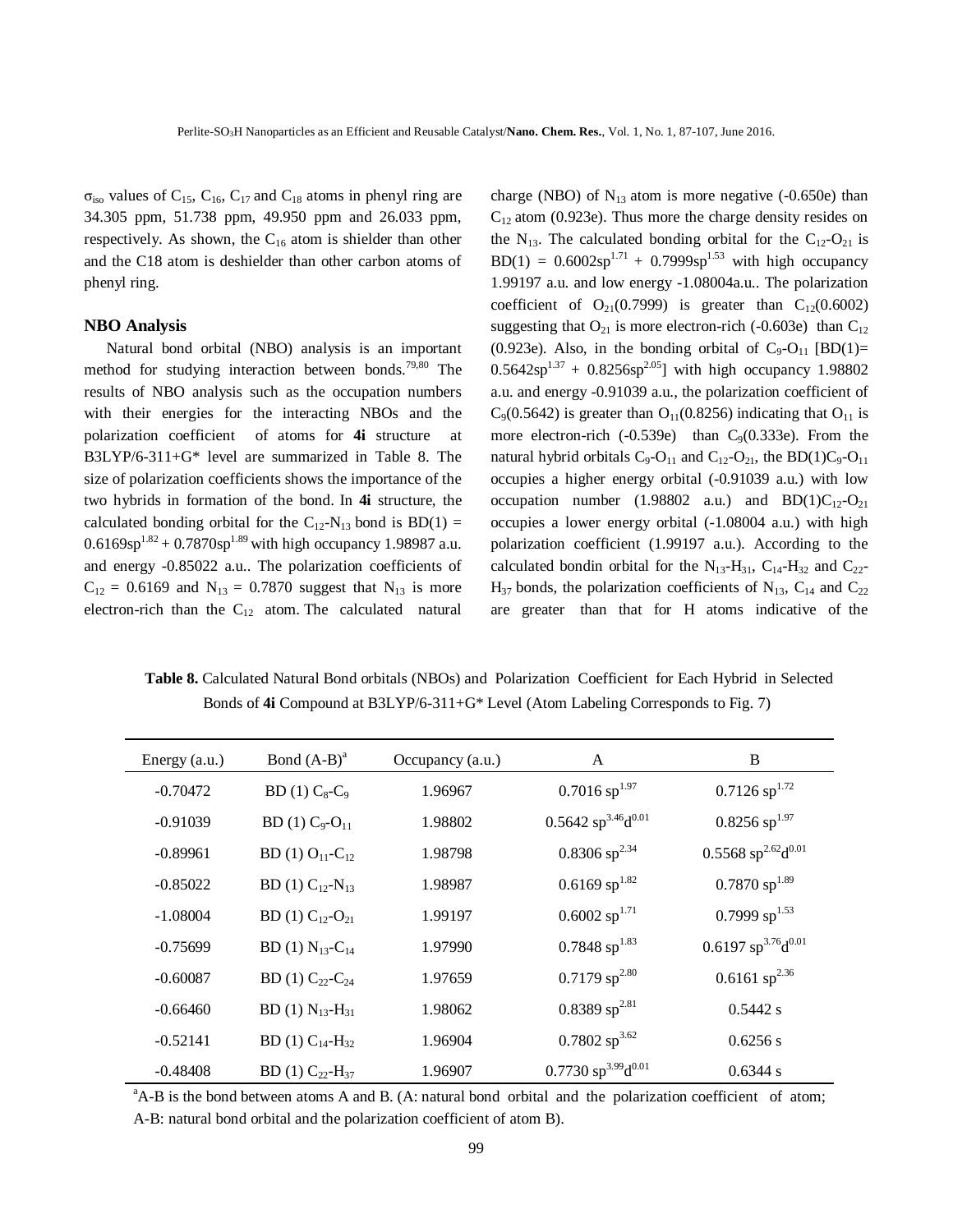importance of  $N_{13}$ ,  $C_{14}$  and  $C_{22}$  in formation of  $N_{13}$ -H<sub>31</sub>,  $C_{14}$ - $H_{32}$  and  $C_{22}$ - $H_{37}$  bonds compared to H atoms.

Electron donor orbital, acceptor orbital and the interacting stabilization energy resulting from the secondorder micro disturbance theory [81] are reported in Table 9. The electron delocalization from the filled NBOs (donors) to the empty NBOs (acceptors) describes a conjugative electron transfer process between them [82]. For each donor  $(i)$  and acceptor  $(j)$ , the stabilization energy  $E(2)$  associated with the delocalization  $i \rightarrow j$  is estimated. The resonance energy  $(E(2))$  detected the quantity of participation of electrons in the resonance between atoms [71]. The results of the NBO analysis, such as resonance energy  $(E(2))$ , donor NBO (i) and acceptor NBO (j), for **4i** compound at B3LYP/6-311+G\* level are listed in Table 9. According to

this table, the  $BD(1)N_{13}-H_{31}$  orbital participates as donor and the anti-bonding  $BD^*(1)C_{10}$ -O<sub>14</sub> and  $BD^*(1)O_{11}$ -C<sub>12</sub> orbitals act as acceptor and their resonance energies (E(2)) are 1.57 and 4.91, respectively. These values indicate large charge transfer from the  $BD(1)N_{13}-H_{31}$  to the anti-bonding orbital of  $BD^*(1)O_{11}$ -C<sub>12</sub> [BD(1)N<sub>13</sub>-H<sub>31</sub> $\rightarrow$ BD\*(1)O<sub>11</sub>-C<sub>12</sub>]. Based on NBO analysis, the  $LP(1)N_{13}$  orbital participates as donor and the anti-bonding  $BD^*(1)C_{14}-C_{15}$ ,  $BD^*(1)C_{14}-H_{32}$ and  $BD^*(1)C_{15}-C_{16}$  orbitals act as acceptor and their resonance energies (E(2)) are 6.15, 93.29 and 1.54, respectively. These values indicate large charge transfer from the LP(1)N<sub>13</sub> to anti-bonding orbital of BD\*(1)C<sub>14</sub>-H<sub>32</sub>  $[LP(1)N_{13} \rightarrow BD^*(1)C_{14} - H_{32}]$ . Also, the resonance energies (E(2)) for BD(2)C<sub>17</sub>-C<sub>18</sub>→BD\*(2)C<sub>15</sub>-C<sub>16</sub>, BD(2)C<sub>17</sub>- $C_{18} \rightarrow BD^*(1)C_{22}-C_{23}$  and  $BD(2)C_{17}-C_{18} \rightarrow BD^*(1)C_{22}-C_{24}$  are

 **Table 9.** Significant Donor-Acceptor Interactions and Second Order Perturbation Energies of **4i** Compound Calculated at B3LYP/6-311+G\* Level (Atom Labeling Corresponds to Fig. 7)

| Donor NBO(i)               | Acceptor $NBO(j)$                    | $E(2)^{a}$ (kcal mol <sup>-1</sup> ) | $E(j)$ - $E(i)$ <sup>b</sup> (a.u.) | $F(i,j)^c$ (a.u.) |
|----------------------------|--------------------------------------|--------------------------------------|-------------------------------------|-------------------|
| BD (1) $N_{13} - H_{31}$   | BD* (1) $C_{10}$ - $C_{14}$          | 1.57                                 | 1.06                                | 0.039             |
|                            | $BD^*$ (1) $O_{11}$ -C <sub>12</sub> | 4.91                                 | 0.99                                | 0.064             |
| BD (2) $C_{17}$ - $C_{18}$ | BD* (2) $C_{15}$ -C <sub>16</sub>    | 21.71                                | 0.28                                | 0.070             |
|                            | BD* (1) $C_{22}$ - $C_{23}$          | 2.54                                 | 0.63                                | 0.039             |
|                            | BD* (1) $C_{22}$ - $C_{24}$          | 2.62                                 | 0.63                                | 0.040             |
| $LP(1) O_{11}$             | $BD^*(1) C_8-C_9$                    | 0.84                                 | 1.08                                | 0.027             |
|                            | $BD^*(1) C_9-C_{10}$                 | 5.69                                 | 1.11                                | 0.071             |
|                            | BD* (1) $C_{12}$ -N <sub>13</sub>    | 5.39                                 | 1.00                                | 0.066             |
|                            | $BD^*(1) C_{12} - O_{21}$            | 1.58                                 | 1.19                                | 0.039             |
| LP (1) $N_{13}$            | BD* (1) $C_{14}$ -C <sub>15</sub>    | 6.15                                 | 0.67                                | 0.061             |
|                            | BD* (1) $C_{14}$ -H <sub>32</sub>    | 93.29                                | 0.66                                | 0.044             |
|                            | BD* (1) $C_{15}$ -C <sub>16</sub>    | 1.54                                 | 0.31                                | 0.020             |
| LP (2) $O_{21}$            | BD* (1) $O_{11}$ -C <sub>12</sub>    | 33.82                                | 0.58                                | 0.127             |
|                            | BD* (1) $C_{12}$ -N <sub>13</sub>    | 22.27                                | 0.70                                | 0.114             |

<sup>a</sup>E(2) means energy of hyperconjucative interactions. <sup>b</sup>Energy difference between donor and acceptor I and j NBOs.  ${}^{c}F(i,j)$  is the Fock matrix element between i and j NBOs.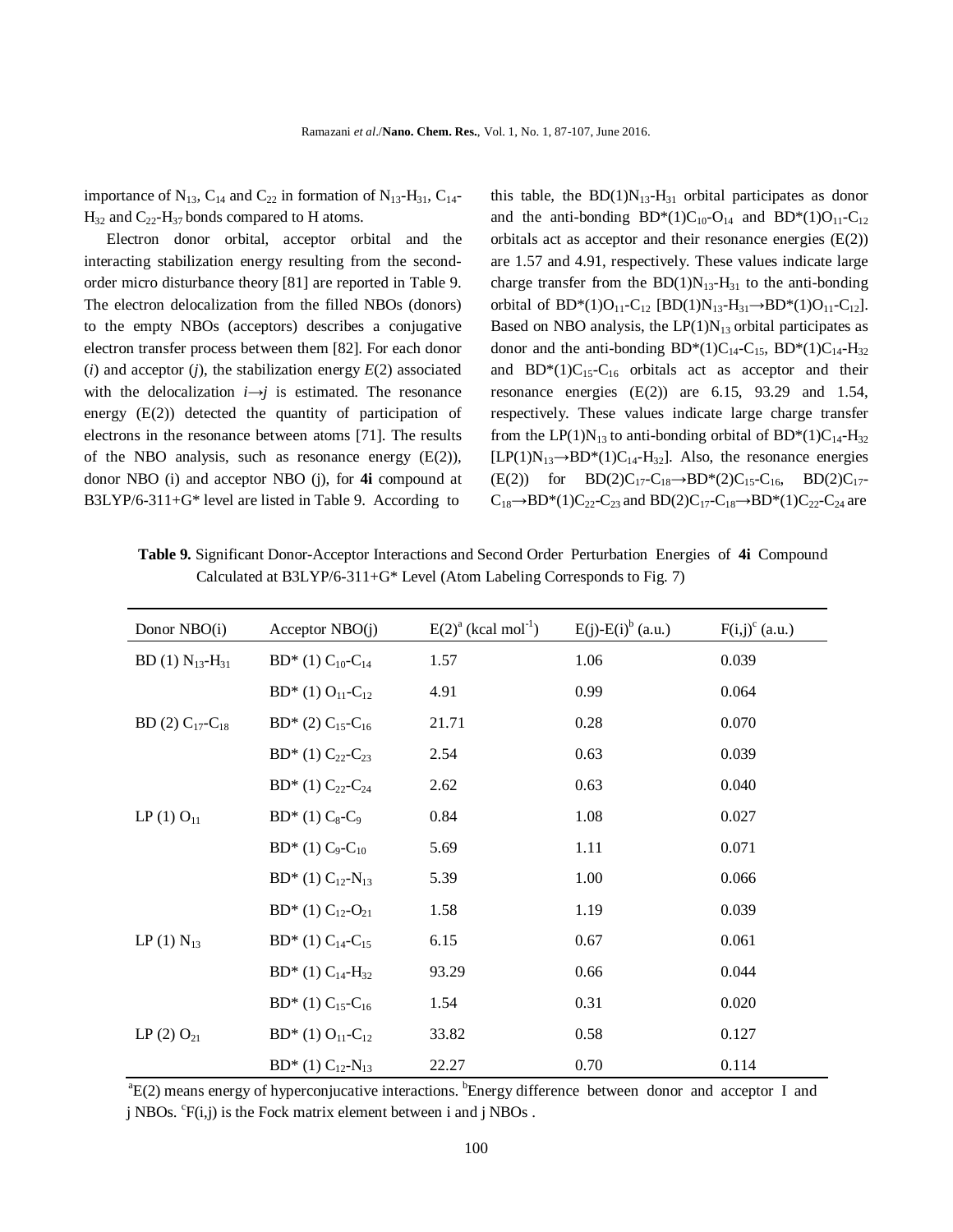$21.71$ ,  $2.54$  and  $2.62$  kcal mol<sup>-1</sup>, respectively, showing large charge transfer from  $BD(2)C_{17}-C_{18}$  to the anti-bonding orbital of  $BD*(2)C_{15}$ -C<sub>16</sub>.

# **EXPERIMENTAL**

### **General**

All reagents were obtained from Merck (Germany) and

Fluka (Switzerland) and used without further purification. Infrared spectra were recorded on a Jasco 6300 FTIR spectrometer. Melting points were measured on an Electrothermal 9100 apparatus and are uncorrected. The microwave-assisted procedures were carried out in a Milestone Microwave Oven operating at 1600 W. SEM (Philips XL-30 SEM) with an acceleration voltage of 17 kV was used to investigate the size of the nanoparticles.



**Fig. 8.** SEM image of the prepared perlite nanoparticles.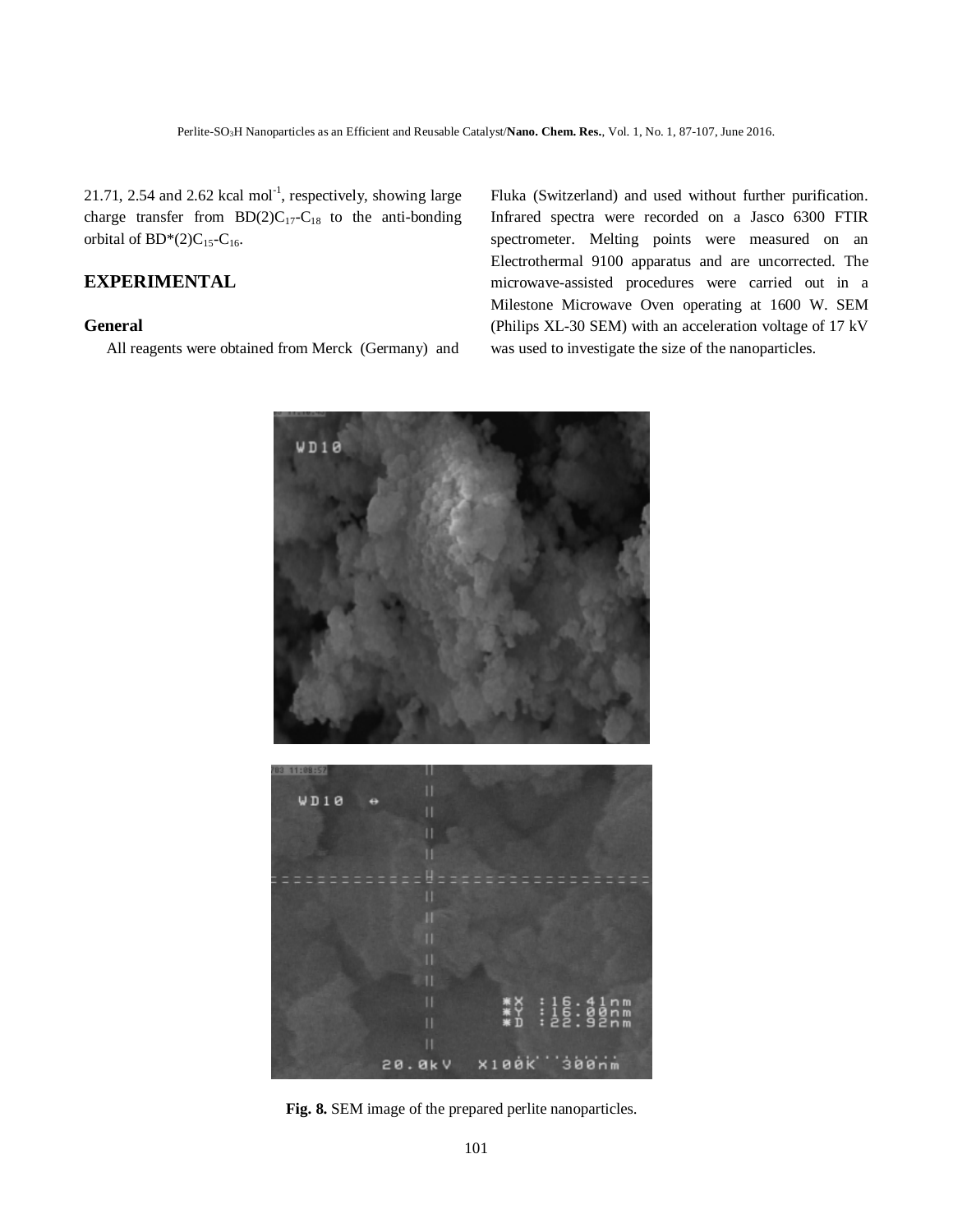#### **Preparation of the Perlite Nanoparticles**

Perlite powder was first broken down to nano size using the ball-milling technique at the frequency of 45 Hz for 20 h under the dry grinding mode. The morphology and grain size of the perlite nanoparticles was investigated by SEM (12 nm) (Fig. 8). The results from X-ray diffraction (XRD) showed that the sample was perlite nanoparticles as indicated by broadened peaks around  $2\theta = 26^\circ$  (Fig. 9).

#### **Preparation of the Perlite-SO3H Nanoparticles**

Perlite- $SO<sub>3</sub>H$  nanoparticles, was easily prepared by a

simple mixing of the perlite nanoparticles and chlorosulfonic acid at room temperature [83] (Scheme 4). A 250 ml suction flask was equipped with a constant pressure dropping funnel containing chlorosulfonic acid (11.6 g, 0.1 mol) and a gas inlet tube for conducting HCl gas over an adsorbing solution, *i.e.*,  $H_2O$ . Then, 30.0 g of the perlite nanoparticles was charged into the flask. Chlorosulfonic acid was added drop wise over a period of 30 min at room temperature. After the addition was complete, the mixture was shaken for 30 min. Perlite- $SO<sub>3</sub>H$  was obtained as a white solid. Surface morphology and particle size were



**Fig. 9.** X-ray diffraction pattern of the prepared perlite nanoparticles.



*Scheme 4.* Preparation of the perlite-SO<sub>3</sub>H NPs *via* surface modification of the perlite NPs by chlorosulfonic acid.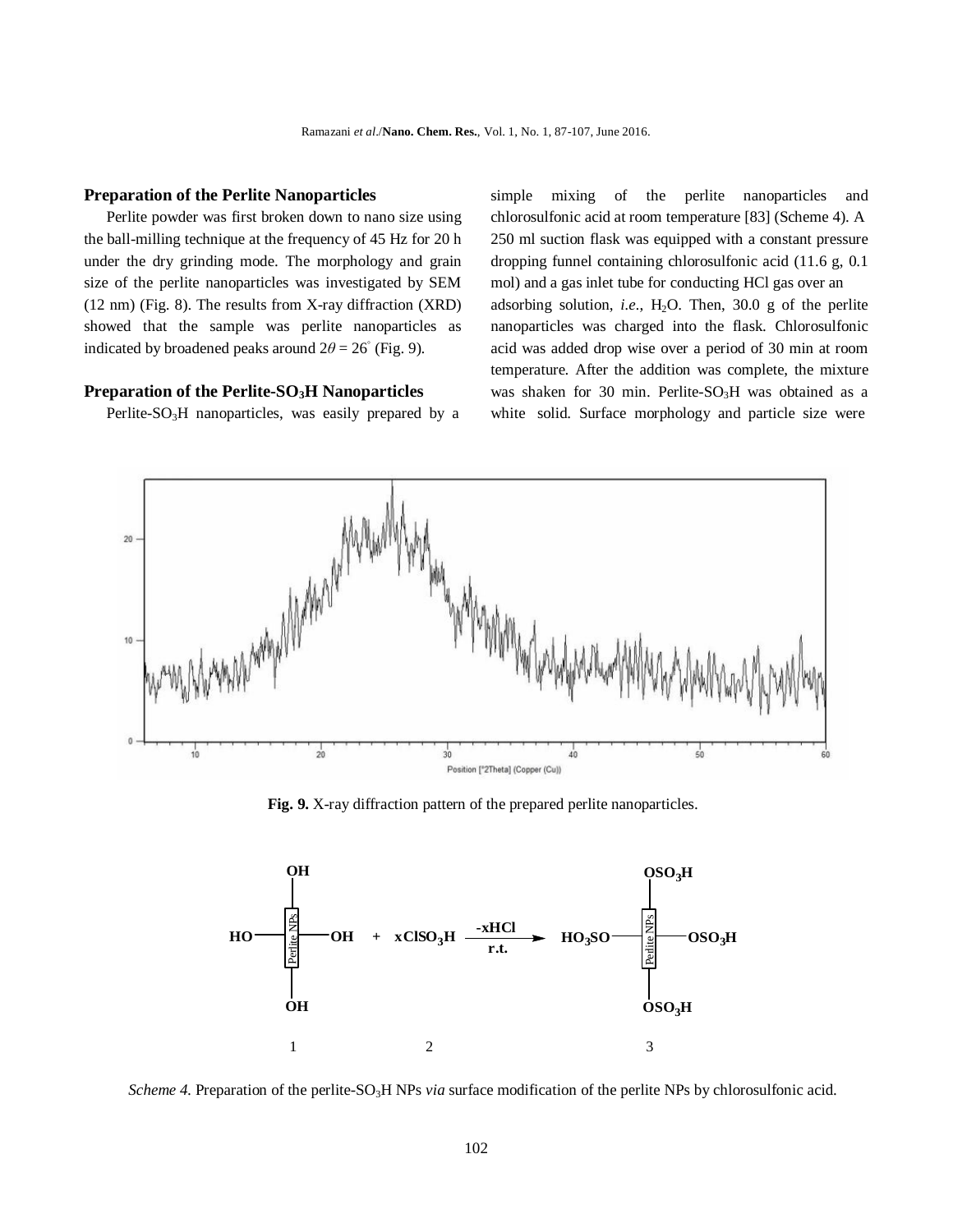obtained using SEM (28 nm) (Fig. 10).

# **One-Pot Synthesis of 1,2-Dihydro-1-arylnaphtho[1,2-***e***][1,3]oxazine-3-one derivatives (4a-j) under Thermal Conditions**

A mixture of β-naphthol (0.5 mmol), an aromatic aldehyde (0.5 mmol) and urea (0.55 mmol) was heated at 110 °C in the presence of perlite-SO<sub>3</sub>H nanoparticles  $(0.01)$ 

g) for the indicated time (Table 1). After completion of the reaction, boiling ethanol was added to the reaction mixture. The catalyst was filtered off and the filtrate was then concentrated and cooled to room temperature. The aqueous ethanol 15% was added to the crude product, the precipitate was separated and then recrystallized using aqueous ethanol 15% twice. The desired pure product(s) was characterized by comparison of their spectroscopical data (FT-IR) and



Fig. 10. SEM image of the synthesized perlite-SO<sub>3</sub>H nanoparticles.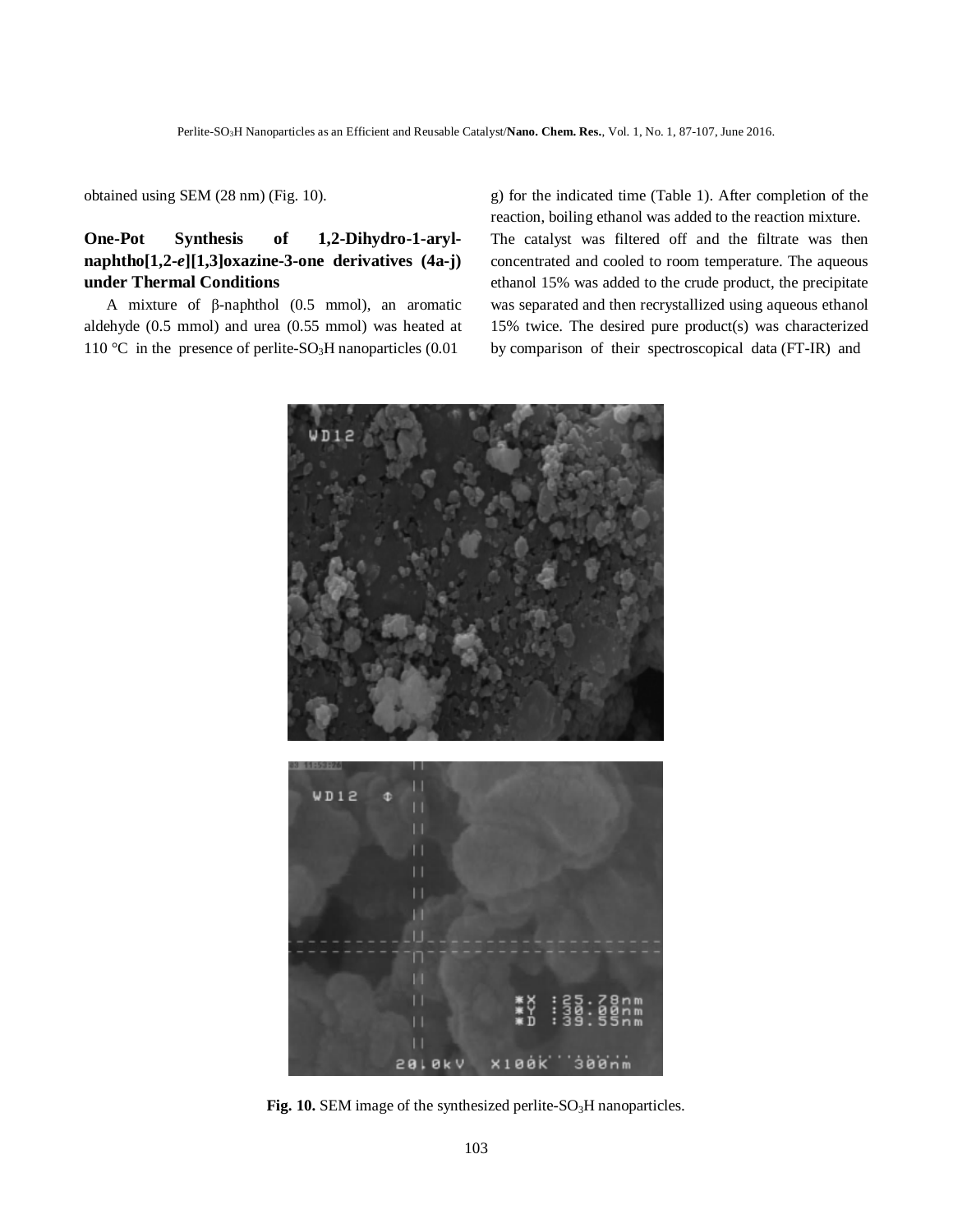physical data with those of known oxazine-3-ones (Table 5).

## **One-Pot Synthesis of 1,2-Dihydro-1-arylnaphtho[1,2-***e***][1,3]oxazine-3-one Derivatives (4a-j) under Microwave Irradiation**

The mixture of β-naphthol  $(0.5 \text{ mmol})$ , an aromatic aldehyde (0.5 mmol) and urea (0.55 mmol) and perlite-SO3H nanoparticles (0.01 g) was taken in a 50 ml Borosil beaker. The reaction mixture was mixed properly with the help of glass rod and then irradiated in a microwave oven operating power (900 W) for 2-10 min. The progress of the reaction was monitored by TLC, after completion of the reaction; the hot ethanol was added to the reaction mixture and the heterogeneous catalyst was isolated from the mixture by a simple filtration. In continuation of work up, the filtrate ethanol solution was concentrated. The aqueous ethanol (15%) was added to the crude product, the precipitate was separated and then recrystallized using aqueous ethanol (15%) twice. The desired pure product(s) was characterized by comparison of their spectroscopical data (FT-IR) and physical data with those of known oxazine-3-ones.

## **X-Ray Crystal-Structure Determination of 4i (Fig. 8)**

The crystallographic measurement for **4i** CCDC 966112 contains the supplementary crystallographic data for **4i (**These data can be obtained free of charge *via*  http://www.ccdc.cam.ac.uk.) was performed at 100(2) K on a Kuma KM4-CCD *κ*-geometry four-circle diffractometer with graphite-monochromatizedMoKα radiation. Data were corrected for *Lorentz* and polarization effects. Data collection, cell refinement, and data reduction and analysis were carried out with the KM4-CCD software, CrysAlis CCD and CrysAlis RED, respectively [84]. Empirical (multi-scan) absorption correction was applied to the data with the use of CrysAlis RED. The structure was solved by direct methods with the SHELXS-2013 program [68], and refined on  $F^2$  by a full-matrix least-squares technique using SHELXL-2013 [68], with anisotropic thermal parameters for the non-H atoms. The H atoms were found in difference Fourier maps, and in the final refinement cycles the Cbonded H atoms were repositioned in their calculated positions and refined using a riding model, with  $C-H =$ 

0.95-1.00 Å, and with  $U_{iso}(H) = 1.2U_{eq}(C)$  for CH, and  $1.5U_{eq}(C)$  for CH<sub>3</sub>. The N-bonded H atom was refined freely. The figures were made using DIAMOND program [85].

#### **Crystal Ddata for 4i**

 $C_{21}H_{19}NO_2$ ,  $M = 317.37$ , yellow plate, crystal size 0.76  $\times$  $0.45 \times 0.07$  mm, monoclinic, space group  $P2_1/n$  (no. 14), *a*  $= 11.919(3), b = 8.061(2), c = 17.437(4)$  Å,  $\beta = 102.89(3)$ °,  $V = 1633.1(7)$   $\text{\AA}^3$ ,  $T = 100(2)$  K,  $Z = 4$ ,  $\rho_{\text{calc}} = 1.291$  g cm<sup>-3</sup>,  $\mu = 0.08$  mm<sup>-1</sup> (for MoKa,  $\lambda = 0.71073$  Å),  $T_{min} = 0.943$ ,  $T_{\text{max}} = 1.000$ , 7272 reflections measured, 3760 unique ( $R_{\text{int}} =$ 0.028), 2608 observed  $(I > 2\sigma(I))$ ,  $\theta$  range 3.1-28.7°, parameters = 223, restraints = 0,  $R_1$  = 0.055,  $wR_2$  = 0.142 (observed refl.),  $GooF = S = 1.00$ , largest difference in peak and hole,  $\Delta \rho_{\text{max}}$  and  $\Delta \rho_{\text{min}} = 0.30$  and -0.25 e  $\AA$ <sup>-3</sup>.

## **COMPUTATIONAL DETAILS**

In this work, to gain a further insight into the properties of **4i**, we have carried out quantum theoretical calculations for this compound at B3LYP/6-311+G\* level (DFT) [86-88] by the Gaussian 03W program package [89] . At first, we optimized structure using Gaussian 03W program (see Fig. 1). The electronic properties such as  $E_{HOMO}$ ,  $E_{LUMO}$ ,  $HOMO$ -LUMO energy gap  $(Eg)$ ,  $E_{HOMO-1}$ ,  $E_{LUMO+1}$ , natural charges, molecular properties, dipole moment  $(\mu_D)$  and point group were detected [90]. The optimized molecular structure, HOMO and LUMO surfaces were visualized using Gauss View 03 program. We also calculated NMR parameters such as chemical shift isotropic  $(CS<sup>I</sup>)$  and chemical shift anisotropic  $(CS<sup>A</sup>)$  for title structure [79,91]. Also, the electronic structure of **4i** compound was studied by using Natural Bond Orbital (NBO) analysis at the same level in order to understand various second-order interactions between the filled orbitals of one subsystem and vacant orbitals of another subsystem, which is a measure of the inter-molecular delocalization or hyper conjugation [71,92].

### **CONCLUSIONS**

In conclusion, it can be said that a simple, eco-friendly, green and efficient procedure for the synthesis of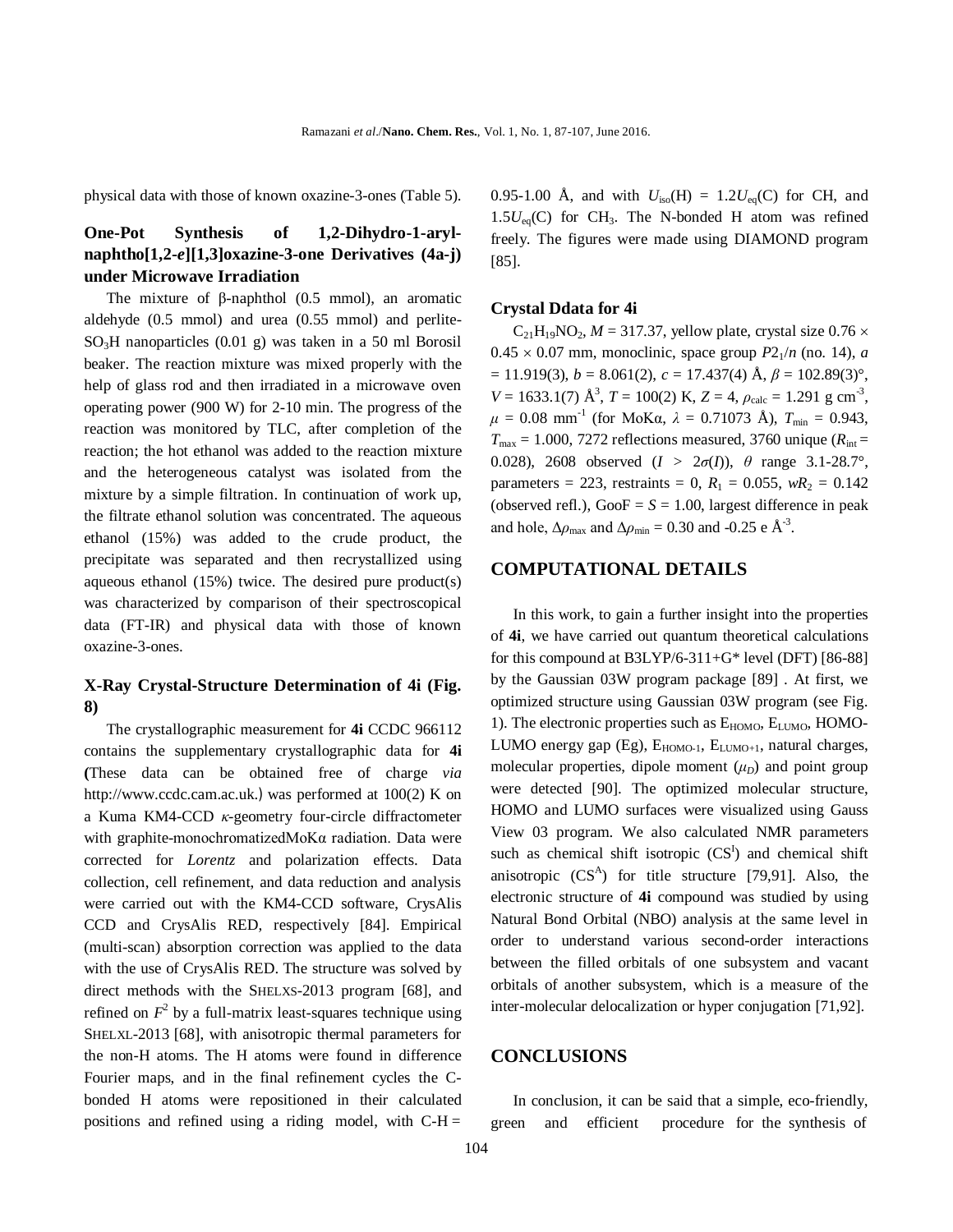naphthalene condensed oxazinone derivatives from 2 naphthol, aldehydes with urea is reported for the first time by our research group using inexpensive, easily recyclable, and efficient perlite- $SO<sub>3</sub>H$  nanoparticles as catalysts in economical and safe, solvent-free in both thermal and microwave conditions. The method is very efficient, avoids the use of expensive reagents, and leads to improved product yields. To the best our knowledge, this is the first report on perlite-SO3H nanoparticles catalyzed synthesis of naphthaoxazinone derivatives and this new procedure opens an important chapter in the efficient recyclability of perlite- $SO<sub>3</sub>H$  nanoparticles as an important catalyst. The ambient conditions, high reaction rates, excellent product yields and easy work-up procedures not only make this methodology an alternative platform to the conventional acid/base catalyzed thermal process but also bring it under the umbrella of environmentally greener and safer synthetic procedures. Additional applications of this technique are currently under investigation. In the present study also, the electronic properties of **4i** compound have been analyzed using DFT calculations (B3LYP/6-311+G\*). The FMO analysis suggests that charge transfer takes place within the **4i** molecule and the HOMO is localized mainly on naphthalene and oxazinone rings whereas the LUMO resides on the naphthalene ring. According to the results of NBO analysis, the highest positive and negative charge values belong to carbon atom in carbonyl group  $(C_{12}:$ 0.923e), and nitrogen atom  $(N_{13}: -0.650e)$ , respectvely. NBO nalaysis also show that the polarization coefficients of the electronegative atoms in calculated bonding orbital are greater than electropositive atoms.

## **ACKNOWLEDGEMENTS**

This work was supported by the "*Iran National Science Foundation: INSF*".

## **REFERENCES**

- [1] G.W. Breton, J. Org. Chem. 62 (1997) 8952.
- [2] M.A. Chari, K. Syamasundar, Catal. Commun. 6 (2005) 67.
- [3] B. Roy, B. Mukopadhya, Tetrahedron Lett. 48 (2007) 3783.
- [4] S.N. Hosseini, S.M. Borghei, M. Vossoughi, N. Taghavinia, Appl. Catalysis–B: Environ. 18 (2007) 53.
- [5] R. Sahraeian, S.A. Hashemi, M. Esfandeh, I. Ghasemi, Polym. Polym. Compos. 20 (2012) 639.
- [6] D.N. Thanh, M. Singh, P. Ulbrich, N. Strnadova, F. Štěpánek, Sep. Purif. Technol. 82 (2011) 93.
- [7] J. Skubiszewska-Zięba, B. Charmas, R. Leboda, V.M. Gun'ko, Micropor. Mesopor. Mat. 156 (2012) 209.
- [8] S. Hasan, T.K. Ghosh, D.S. Viswanath, V.M. Boddu, J. Hazard. Mater. 152 (2008) 826.
- [9] R.V.A. Orru, M. de Greef, Synthesis 10 (2003) 1471.
- [10] D. Tejedor, D. Gonzalez-Cruz, A. Santos-Exposito, J.J. Marrero-Tellado, P. de Armas, F. Garcıa-Tellado, Chem.–Eur. J. 11 (2005) 3502.
- [11] A. Domling, Chem. Rev. 106 (2006) 17.
- [12] G. Guillena, D.J. Ramon, M. Yus, Tetrahedron: Asymmetry 18 (2007) 693.
- [13] B.B. Toure, D.G. Hall, Chem. Rev. 109 (2009) 4439.
- [14] For a monograph on MCRs, see: Multicomponent Reactions; J. Zhu, H. Bienayme, Ed.; Wiley-VCH: Weinheim, (2005).
- [15] For a symposium in print on MCRs, see: Tetrahedron symposium, I. Marek, Ed.; 61 (2005) 11299.
- [16] D.R. Spring, Org. Biomol. Chem. 1 (2003) 3867.
- [17] M.D. Burke, S.L. Schreiber, Angew. Chem. Int. Ed. 43 (2004) 46.
- [18] R.J. Spandl, A. Bender, D.R. Spring, Org. Biomol. Chem. 6 (2008) 1149.
- [19] L. Weber, Curr. Med. Chem. 9 (2002) 2085.
- [20] C. Hulme, V. Gore, Curr. Med. Chem. 10 (2003) 51.
- [21] L. Waxman, P.L. Darke, Antiviral Chem. Chemother. 11 (2000) 1.
- [22] B. Kalluraya, S. Sreenivasa, Farmaco 53 (1998) 399.
- [23] R.D. Larsen, E.G. Corley, A.O. King, J.D. Carrol, P. Davis, T.R. Verhoeven, P.J. Reider, M. Labelle, J.Y. Gauthier, Y.B. Xiang, Y.R.J. Zamboni, J. Org. Chem. 61 (1996) 3398.
- [24] M.P. Maguire, K.R.K. Sheets, A.P. McVety, A. Zilberstein, J. Med. Chem. 37 (1994) 2129.
- [25] Y.L. Chen, K.C. Fang, J.Y. Shen, S.L. Hsu, C.C. Tzeng, J. Med. Chem. 44 (2001) 2374.
- [26] D. Doube, M. Blouin, C. Brideau, C. Chan, S.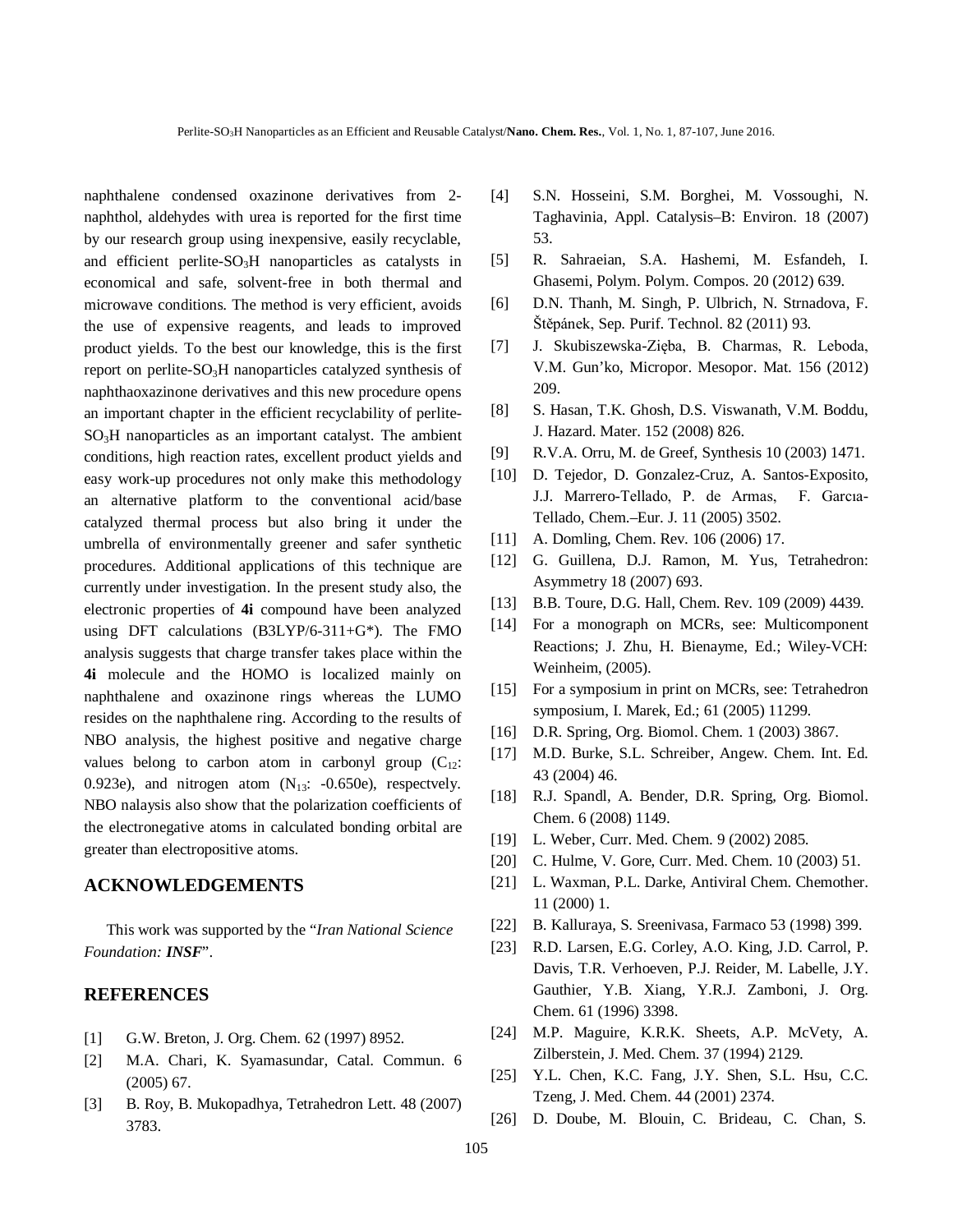Desmarais, D. Eithier, J.P. Falgueyret, R.W. Friesen, M. Girrard, Y. Girard, J. Guay, P. Tagari, Bioorg. Med. Chem. Lett. 8 (1998) 1255.

- [27] K.J. Dougherty, B.A. Bannatyne, E. Jankowska, P. Krutki, D.J.J. Maxwell, Neurosci. 3 (2005) 584.
- [28] M. Iwahashi, K. Kobayashi, F. Nambu, Int. Patent Appl. WO 2003078409 A1, (2003).
- [29] P. Vianello, T.U.S. Bandiera, Patent Appl. US 2003073688A1, (2003).
- [30] M. Anderluh, J. Cesar, P. Stefanic, D. Kikelj, D. Janes, J. Murn, K. Nadrah, M. Tominc, E. Addicks, A. Giannis, M. Stegnar, M.S. Dolenc, Eur. J. Med. Chem. 40 (2005) 25.
- [31] N. Kajino, Y. Shibouta, K. Nishikawa, K. Meguro, Chem. Pharm. Bull. 11 (1991) 2896.
- [32] F.J. Gellibert, A. Payne, Int. Patent Appl. WO 2003097639 A1, (2003).
- [33] D.N. Nicolaides, D.R. Gautam, K.E. Litinas, D. Kikelj, D. Janes, J. Murn, K. Nadrah, M. Tominc, E. Addicks, A. Giannis, M. Stegnar, M.S. Dolenc, J. Heterocycl. Chem. 41 (2004) 605.
- [34] R.S. Bethiel, M.U.S. Ludeboer, Patent Appl. US 2004097504 A1, (2004).
- [35] G. Caliendo, E. Perissutti, V. Santagada, F. Ferdinando, B. Severino, R. d'Emmanuele di Villa Bianca, L. Lippolis, A. Pinto, R. Sorrentini, Bioorg. Med. Chem. 10 (2002) 2663.
- [36] R. Fringuelli, D. Pietrella, F. Schiaffella, A. Guarraci, S. Perito, F. Bistoni, A. Vecchiarelli, Bioorg. Med. Chem. 10 (2002)1681.
- [37] Y. Wang, X. Li, K. Ding, Tetrahedron: Asymmetry 13 (2002) 1291.
- [38] J.F. Austin, D.W.C. MacMillan, J. Am. Chem. Soc. 124 (2002) 1172.
- [39] D.J. Triggle, J. Med. Chem. 3 (2003) 215.
- [40] A. Chaskar, V. Vyahare, V. Padalkar, K. Phatangare, H. Deokar, J. Serb. Chem. Soc. 76 (2011) 21.
- [41] M. Dabiri, A.S. Delbari, A. Bazgir, Synlett 5 (2007) 821.
- [42] A. Nizam, M.A. Pasha, Synthetic Commun. 40 (2010) 2864.
- [43] J. Safaei-Ghomi, S. Zahedi, M.A. Ghasemzadeh, Iran J. Catal. 2 (2012) 27.
- [44] A. Kumar, A. Saxena, M. Dewan, A. Mozumdar, S.

De, Tetrahedron Lett. 52 (2011) 4835.

- [45] C.O. Kappe, A. Stadler, Microwaves in Organic and Medicinal Chemistry; Wiley-VCH: Weinheim, (2005).
- [46] C.O. Kappe, D. Dallinger, S.S. Murphree, Practical Microwave Synthesis for Organic Chemists; Wiley-VCH: Weinheim, (2009).
- [47] A. Ramazani, F. Zeinali Nasrabadi, B. Abdian, M. Rouhani, Bull. Korean Chem. Soc. 33 (2012) 453.
- [48] A. Ramazani, F. Zeinali Nasrabadi, Z. Karimi, M. Rouhani, Bull. Korean Chem. Soc. 32 (2011) 2700.
- [49] A. Ramazani, M. Rouhani, A. Rezaei, N. Shajari, A. Souldozi, Helv. Chim. Acta 94 (2011) 282.
- [50] A. Ramazani, Y. Ahmadi, M. Rouhani, N. Shajari, A. Souldozi, Heteroat. Chem. 21 (2010) 368.
- [51] A. Ramazani, F. Zeinali Nasrabadi, Z. Karimi, M. Rouhani, Synth. Commun. 43 (2010) 1818.
- [52] A. Souldozi, A. Ramazani, Tetrahedron Lett. 48 (2007) 1549.
- [53] A. Souldozi, A. Ramazani, N. Bouslimani, R. Welter, Tetrahedron Lett. 48 (2007) 2617.
- [54] A. Souldozi, K. Ślepokura, T. Lis, A. Ramazani, Z. Naturforsch 62b (2007) 835.
- [55] C.J. Cramer, Essentials of Computational Chemistry: Theories and Models; Wiley, Chichester, (2002).
- [56] a) D. Avci, Y. Atalay, Struct. Chem. 20 (2009) 185; b) R.B. Nazarski, J. Phys. Org. Chem. 22 (2009) 834.
- [57] S.M. Shoaei, A.R. Kazemizadeh, A. Ramazani, Chin. J. Struct. Chem. 30 (2011) 568.
- [58] H. Hopfl, B. Gomez, R. Martinez-Palou, J. Mex. Chem. Soc. 49 (2005) 307.
- [59] R.R. Nagawade, D.B. Shinde, Chin. J. Chem. 25 (2007) 1710.
- [60] B. Das, D.N. Kumar, K. Laxminarayana, B. Ravikanth, Helv. Chim. Acta 90 (2007) 1330.
- [61] P. Zhang, Z.H. Zhang, Monatsh Chem. 140 (2009) 199.
- [62] N.L. Chavan,P.N. Naik, S.K. Nayak, R.S. Kusurkar, Synth. Commun. 40 (2010) 2941.
- [63] V.J. Rani, M. Suresh, P. Lavanya, K.V. Vani, B. Nagarjuna, C.V. Rao, Der Pharma Chemica 2 (2010) 224.
- [64] A. Kumar, M. Sudershan Rao, I. Ahmad, B. Khungar, Can. J. Chem. 87 (2009) 714.